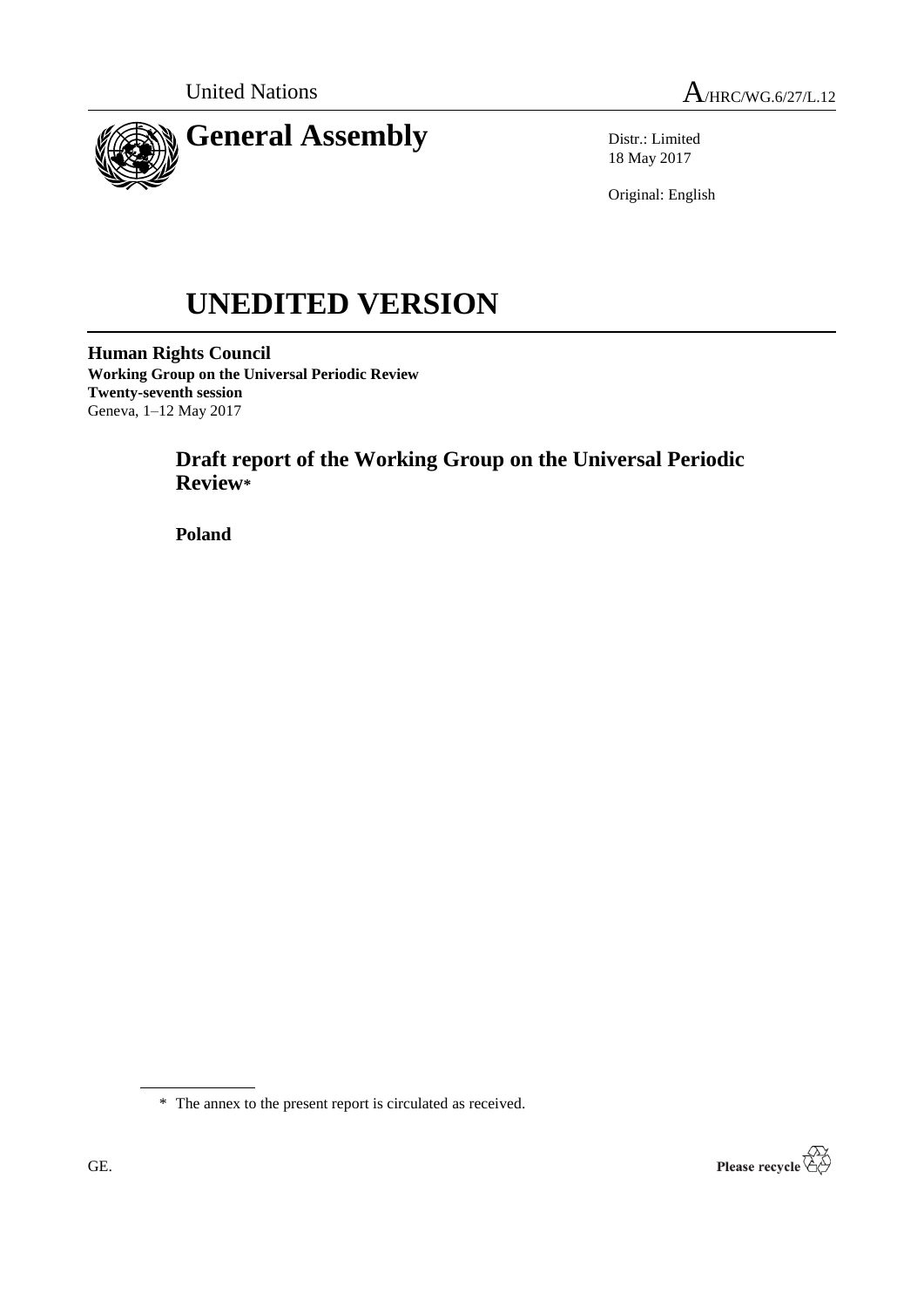# Contents

|       |           | Page |
|-------|-----------|------|
|       |           | 3    |
|       |           | 3    |
|       | A.        | 3    |
|       | <b>B.</b> | 6    |
| H.    |           | 13   |
| Annex |           |      |
|       |           | 26   |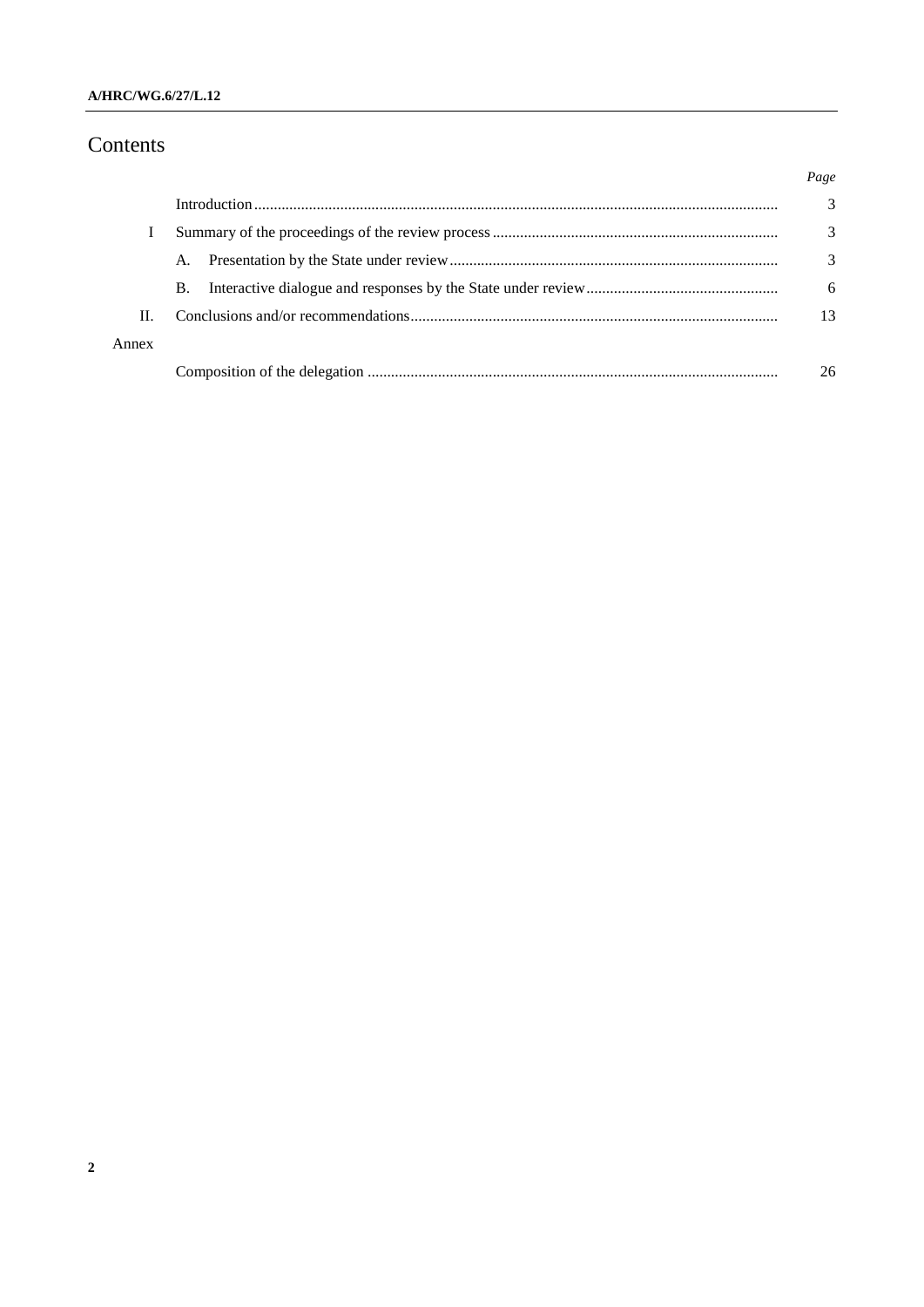# **Introduction**

1. The Working Group on the Universal Periodic Review, established in accordance with Human Rights Council resolution 5/1, held its twenty-seventh session from 1 to 12 May 2017. The review of Poland was held at the 13th meeting on 9 May 2017. The delegation of Poland was headed by Ms. Renata Szczech, Undersecretary of State, Ministry of Foreign Affairs. At its 17th meeting held on 11 May 2017, the Working Group adopted the report on Poland.

2. On 13 February 2017, the Human Rights Council selected the following group of rapporteurs (troika) to facilitate the review of Poland: Hungary, India and Venezuela (Bolivarian Republic of).

3. In accordance with paragraph 15 of the annex to Human Rights Council resolution 5/1 and paragraph 5 of the annex to Council resolution 16/21, the following documents were issued for the review of Poland:

(a) A national report submitted/written presentation made in accordance with paragraph 15 (a) (A/HRC/WG.6/27/POL/1);

(b) A compilation prepared by the Office of the United Nations High Commissioner for Human Rights (OHCHR) in accordance with paragraph 15 (b) (A/HRC/WG.6/27/POL/2);

(c) A summary prepared by OHCHR in accordance with paragraph 15 (c) (A/HRC/WG.6/27/POL/3).

4. A list of questions prepared in advance by Belgium, Czechia, Germany, Mexico, the Netherlands, Norway, Sweden, Slovenia, Spain, Switzerland, the United Kingdom of Great Britain and Northern Ireland, and the United States of America was transmitted to Poland through the troika. These questions are available on the extranet of the UPR.

## **I. Summary of the proceedings of the review process**

#### **A. Presentation by the State under review**

5. The Under-secretary of State at the Ministry of Foreign Affairs of Poland stated that Poland, a candidate for the 2020-2022 term of the Human Rights Council, considered human rights to be an issue of utmost importance. Since 2001, Poland had fully cooperated with all United Nations special procedures and continued to extend a standing invitation to visit Poland at their convenience.

6. The national report of Poland had been drafted by the Ministry of Foreign Affairs on the basis of contributions from various governmental agencies responsible for fulfilling human rights-related obligations domestically. In drafting the report, Poland strove to make the entire process as transparent as possible, duly notifying members of parliament of its course, and organising an information meeting with representatives of non-governmental organisations to listen to any comments and concerns. Contributions had also been received from the Ombudsman (Human Rights Commissioner) and the Ombudsman for Children.

7. Since the previous Universal Periodic Review in 2012, Poland had signed and ratified a number of international conventions.

8. The Under-secretary of State indicated that Poland was particularly concerned with protecting children's rights. In 2015, major amendments were made to the Polish Family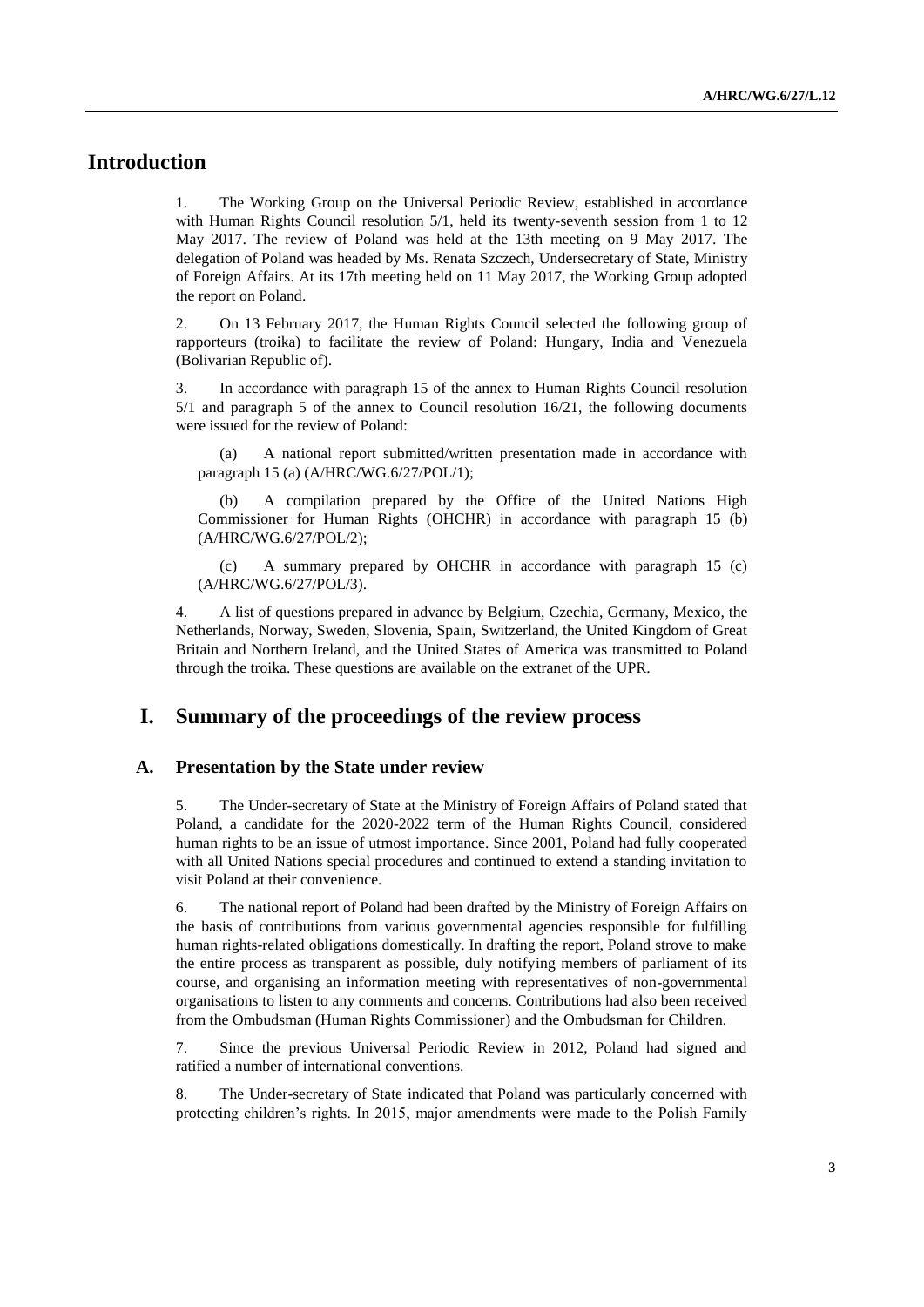and Guardianship Code, elevating the protection of children's subjectivity. These changes had served to eliminate automatic decisions to the effect of limiting parental custody rights of one of the parents under conflict circumstances, such as divorce and separation. Such decisions had been replaced with the child's guaranteed right to both parents. Under such circumstances, decisions to restrict parental custody rights might only be passed as an in extremis measure.

9. Family 500+ programme had been introduced to further improve conditions of raising children, in particular in the most deprived families. This programme had been introduced in 2016, providing for the disbursement of parental monthly benefits of approximately 500 Polish Zloty (PLN) (approximately USD 125) for the second and each consecutive child in the family, household income notwithstanding, and additionally for the first child for families with household income below a certain threshold. Family 500+ programme funds were being provided to 3.8 million children in 2.56 million families. Once the measure had been introduced, the relative poverty threat index had dropped by 4 per cent, and the overall poverty threat in the community of children under 17 had been reduced by one-half.

10. The Under-secretary of State emphasised that Poland also considered protecting vulnerable groups to be of particular importance. These included, inter alia, persons with disabilities. This was the reason why, in December 2016, the Council of Ministers had adopted a resolution concerning the so-called "For Life" programme of comprehensive support for families. The programme assisted families with members with disabilities, especially parents raising children with disabilities. It comprised solutions in the area of assisting pregnant women and their families, early assistance for children and their families, as well as support, rehabilitation, and residential aid. Work was in progress to draft a 2017- 2030 Strategy for Disabled Persons. The purpose was to provide comprehensive support to persons with disabilities at every stage of life.

11. She stated that Poland had successfully implemented a number of recommendations submitted during the 2012 Universal Periodic Review Second Cycle.

12. She thanked all the states that had submitted advance questions and responded to some of them.

13. With regards to the questions raised by Mexico and the United Kingdom of Great Britain and Northern Ireland on securing women's rights, she stated that, between 2013 and 2016, Poland had implemented the National Programme of Activities for Equal Treatment. This was a comprehensive governmental strategy comprising action to support persons discriminated against or threatened with discrimination. A considerable number of initiatives within the programme aimed to improve the wellbeing of women and tackle the problems they faced. A decision had already been made to continue the Programme in the years to come. The draft of the new edition ought to be finalised in autumn of 2017.

14. Concerning the issue of criminalising gender identity-, sexual orientation-, and disability-related hate speech mentioned in the Swedish question, she assured that, in the Polish legal system, courts, when determining the type and level of penalty, were always obliged to take into account the perpetrator's motivation. Pursuant to Article 53 § 2 of the Criminal Code, this included gender identity, sexual orientation and disabilities.

15. She further elaborated that Article 53 was applicable to all acts criminalised under the Code, such as causing bodily harm or defamation. The provision in question was of a general nature and did not limit the type of motivation that had to be taken into account by the courts. Further provisions were stated in Article 212 of the Code, which criminalized the slander of a person or a group of persons in relation to conduct or traits that might discredit him/her/them in the face of public opinion, or result in a loss of confidence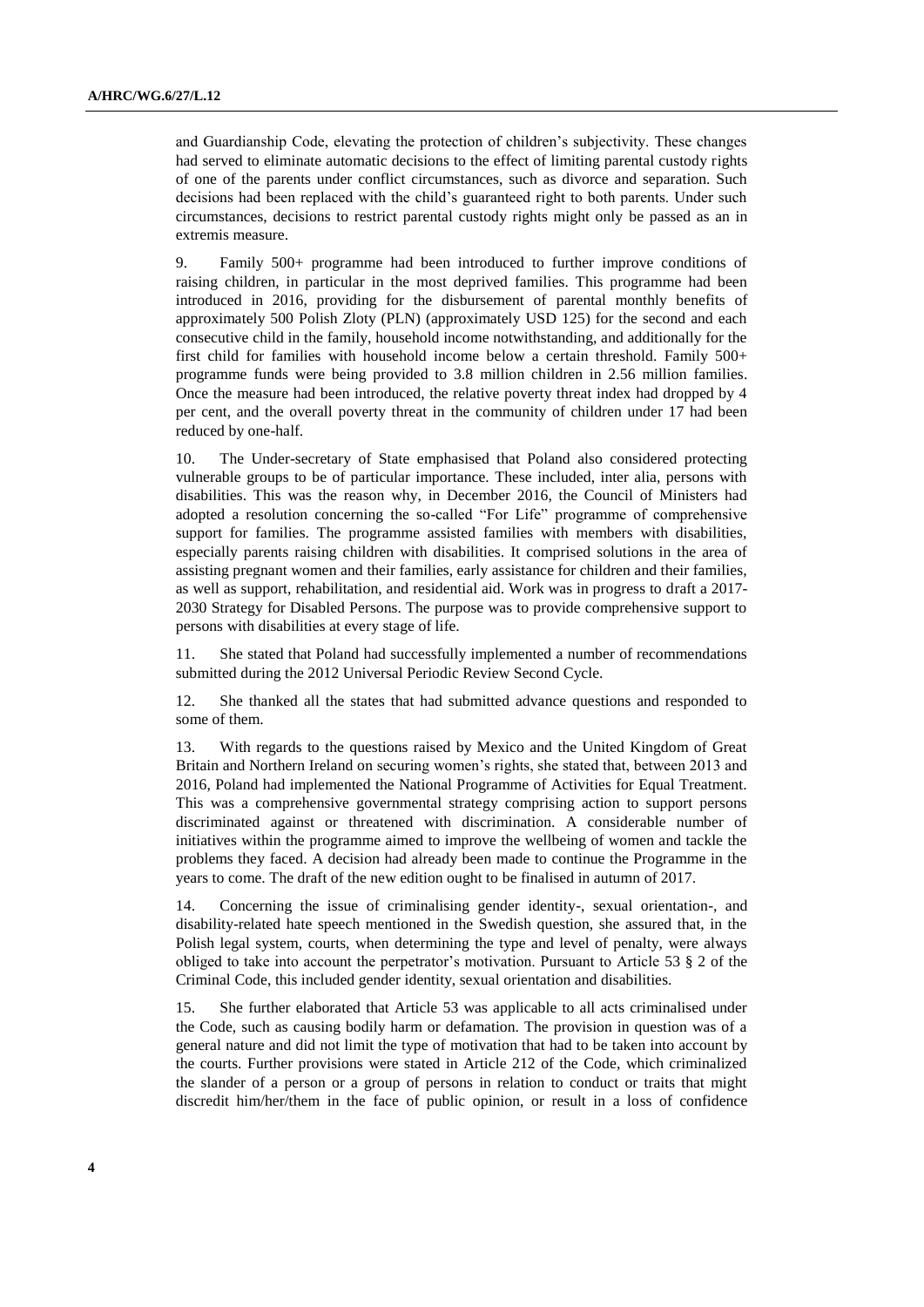necessary to engage in certain activities. This provision was also applicable to slander on the grounds of gender identity, sexual orientation and disabilities.

16. She also mentioned the issue of so-called secret CIA prisons notifying that numerous request for international legal assistance had been filed in case and plenipotentiaries of victims had been provided with access to case files, although the status of a part of ongoing investigation is classified. They take part in selected proceedings and exercise their rights of the injured persons (victims). In addition, the Polish authorities are actively seeking to obtain appropriate diplomatic assurances from the US authorities for both of the applicants.

17. With regards to the question raised by Switzerland concerning media freedom, she stated that the National Media Council Law of 22 June 2016 appointed the National Media Council as an authority responsible for supervising public media activities. The Law altered the form of managing public media, excluding any influence of the governmental administration over the media or their activities. Under this Law, the management boards and supervisory councils of all public radio and television companies and of the Polish Press Agency were to be appointed by the National Media Council. The Council consisted of five members: three appointed by the Sejm (Lower House of Parliament), and two by the President of the Republic of Poland from among candidates proposed by the opposition. Upon initiating its activities, the Council had held open and transparent competitions to select Presidents of the Polish TV and Polish Radio.

18. The Under-secretary of State then turned to the questions raised by the United States of America on the criminalization of the use of the phrase "Polish Death Camps", as well as a law for the compensation for private property to individuals. On the the criminalization of "Polish Death Camps", she stated that the proposed law contained the following disclaimer: "A perpetrator of the illicit act (…) shall not commit a crime if that act was committed within the framework of his or her artistic or scientific activity". Freedom of research and artistic activity was thus explicitly protected in the proposed law. Moreover, criminalization would apply only to claims that were strictly "contrary to historical facts".

19. Similar provisions already existed in the same law and penalized denial of German-Nazi crimes. In this case, freedom of expression was already constricted to a certain extent, for the sake of combating Holocaust denial. This would be extended to also encompass ascribing responsibility for the German-Nazi crimes to Polish Nation or State. However, these amendments were still proposals, not yet law, and as such, might be subject to change.

20. On restitution of private property, she noted that, despite no existing specific law on the subject, property restitution had been underway in Poland for well over two decades. As far as private property was concerned, the existing legal system in Poland made it perfectly clear that any legal or natural person or their heir was entitled to recover pre-war property unlawfully seized by either the Nazi German or the Soviet occupation authorities, or by the post-war communist regime. Claimants might proceed through court and administrative procedures. There was ample legal basis in the Polish system of law that enabled owners or their heirs to claim nationalized property. Most importantly, but not exclusively, those legal acts were: the Civil Code, the Code of Administrative Procedure, and the Law on management of property.

21. She also added that, following the mentioned court and administrative procedures, damages for unlawful takeover of property were paid out of the Reprivatisation Fund administered by the Minister of Development. Since 2001, from the date the Reprivatisation Fund was set up, until October 2016, it had paid out damages totalling PLN 2.3 billion to 4,792 natural and 77 legal persons. This sum included damages paid to persons claiming enterprises to whom their property had not been returned in kind.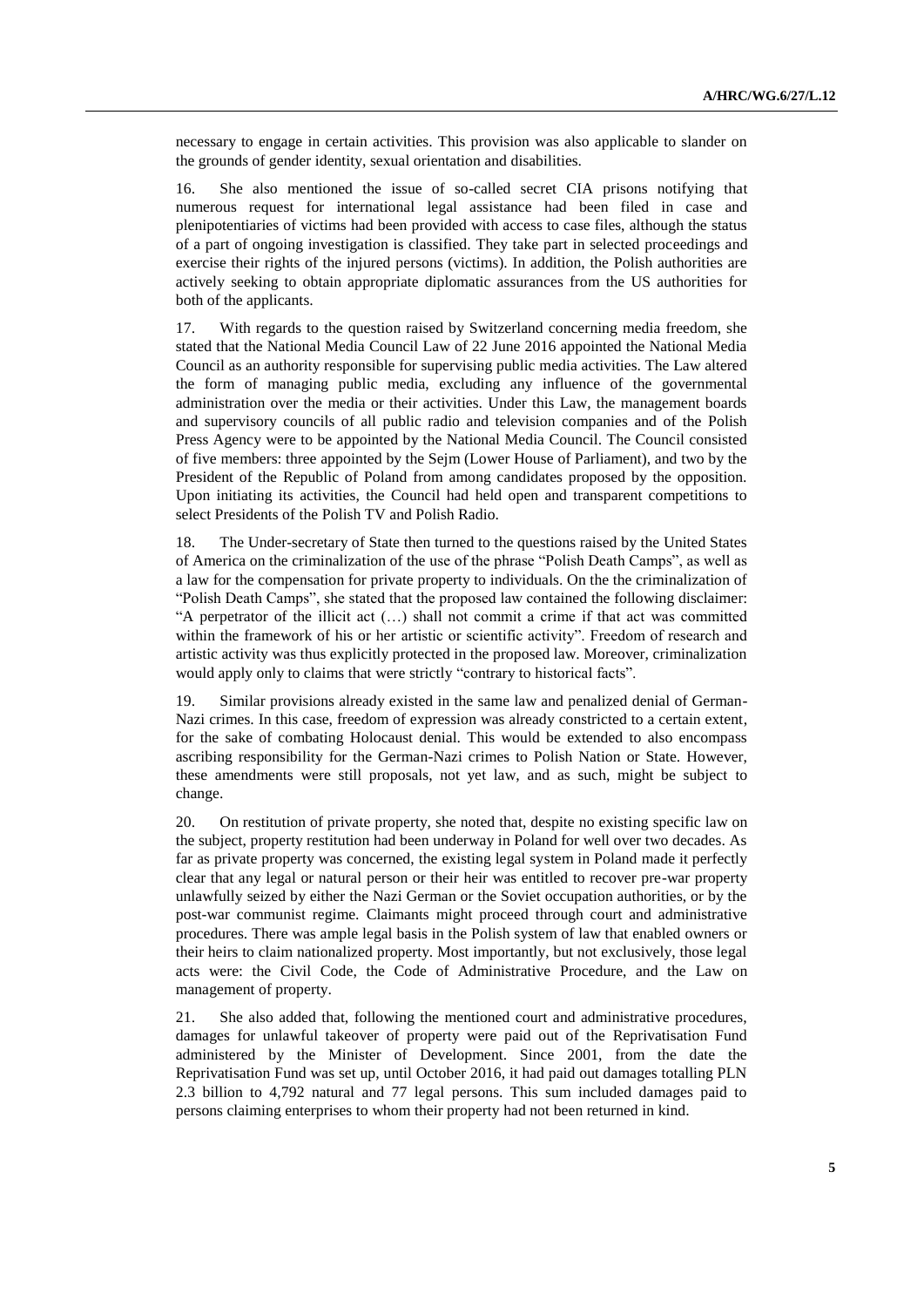22. The Under-secretary of State concluded by reiterating that the delegation of Poland looked forward to a fruitful dialogue with all and would listen to their comments and recommendations and try to respond to all of them.

#### **B. Interactive dialogue and responses by the State under review**

23. During the interactive dialogue, 72 delegations made statements. Recommendations made during the dialogue are to be found in section II of the present report.

24. Serbia encouraged Poland to continue with advancing the human rights infrastructure and to devote particular attention to strengthening independent and oversight institutions. It noted that fighting all forms of slavery remained a challenge.

25. Sierra Leone commended Poland for updating its national legislation on the rights of migrants and human trafficking and encouraged it to address the rights of Roma peoples and asylum seekers.

26. Latvia noted the concerns regarding the lack of adequate protection mechanisms for victims of domestic violence. It asked about measures envisaged to ensure independent broadcasting of the public television and radio services.

27. South Africa welcomed legislating a total ban on corporal punishment and the ratification of the Convention on the Rights of Persons with Disabilities and the Optional Protocol to the Convention on the Rights of the Child.

28. Spain commended the ratification of the Council of Europe Convention on Preventing and Combating Violence against Women and Domestic Violence. It encouraged Poland to continue ratifying international human rights treaties.

29. Sri Lanka encouraged Poland to establish a multi-stakeholder institution against discrimination. It also requested Poland to share experiences and challenges in increasing conviction rates on the human trafficking cases.

30. The State of Palestine welcomed the steps taken with regard to business and human rights, including the work on a draft national plan on the UN Guidelines implementation on business and human rights.

31. Sweden recognized the decrease in poverty levels, due to a new child benefit programme to reduce poverty among children and their families, together with increased minimum salaries, and a programme to promote affordable housing.

32. Switzerland took note with satisfaction of the ratification of several instruments and the introduction of measures aiming at financially supporting families with children, hence contributing to reducing poverty.

33. Timor-Leste commended the actions of Poland towards including civil society in the UPR process, in particular, the appointment of the Government Plenipotentiary for Civic Society, and amending the Criminal Code to define and penalize human trafficking.

34. Turkey welcomed the efforts undertaken through humanitarian aid programmes for refugees and inquired about measures to remedy the situation of children belonging to religious minorities not being offered classes in their own religion.

35. Ukraine commended the priorities outlined in the national report of Poland, in particular those related to work against racial discrimination and xenophobia at various levels of the Government and society.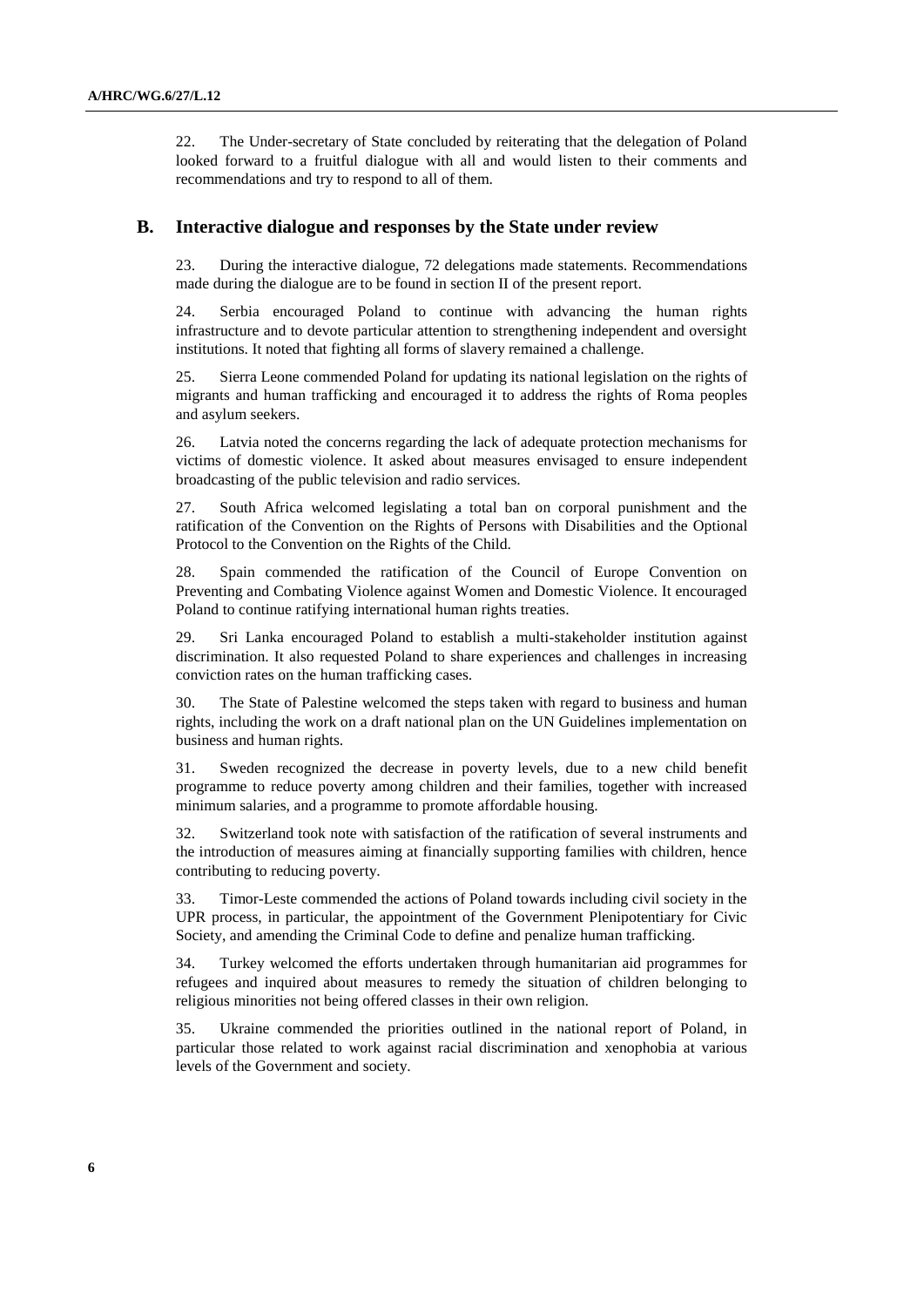36. The United Kingdom of Great Britain and Northern Ireland acknowledged Poland's efforts in the areas of women's rights, modern slavery, violence against children, access to justice, police misconduct and rights of persons with disabilities.

37. The United States of America remained deeply concerned about judicial independence. It urged Poland to fully respect principles of judicial independence, checks and balances, and the separation of powers between branches of government.

38. Uruguay encouraged Poland to ratify the International Convention for the Protection of All Persons form Enforced Disappearance, including recognition of its committee. It welcomed measures to combat violence against women and Poland's reporting records under treaty bodies.

39. Albania commended the continuing commitment aiming to put in place an effective cooperation mechanism within the public administration with respect to the principle of equal treatment.

40. Algeria congratulated Poland for the progress made, including in the context of the National Action Programme for Equal Treatment and in enhancing the rights of persons with disabilities.

41. Andorra welcomed the signature of the Optional Protocol to the Convention on the Rights of the Child and the measures taken by the Ombudsman for the Rights of the Child to promote and protect children's rights.

42. Angola noted the ratification of human rights instruments and congratulated the efforts to respect the rights of women through the implementation of the National Action Programme for Equal Treatment.

43. Argentina congratulated Poland for the ratification of the Second Optional Protocol to the International Covenant on Civil and Political Rights and took note of the part of the national report devoted to the fight against racism.

44. Armenia commended the steps taken to combat hate crime and incitement to hatred, in particular, defining liability for incitement or public glorification of extermination of a national, ethnic, racial and religious group.

45. Australia was concerned that women in Poland face difficulties in accessing safe and legal abortion. It was also concerned about rising hate speech and hate crimes, including incidents against immigrants.

46. Austria commended Poland's ratification of the Council of Europe Convention on preventing and combating violence against women and domestic violence, but remained concerned about the lack of effective legislation against discrimination and hate crimes.

47. Bangladesh appreciated initiatives to combat discrimination against women and sexual exploitation of children, and to enhance women's participation in political and public life, and commended institutional changes in relation to the equality of treatment.

48. Belarus appreciated the improvement of the methodology to identify the victims of human trafficking but shared the concern of UNHCR regarding a sharp increase in xenophobic and discriminatory attitudes towards asylum seekers.

49. Belgium acknowledged the positive measures taken to implement previous recommendations, while noting a room for progress. It mentioned concerns raised within the International Holocaust Remembrance Alliance regarding a draft law concerning the memory of the Holocaust.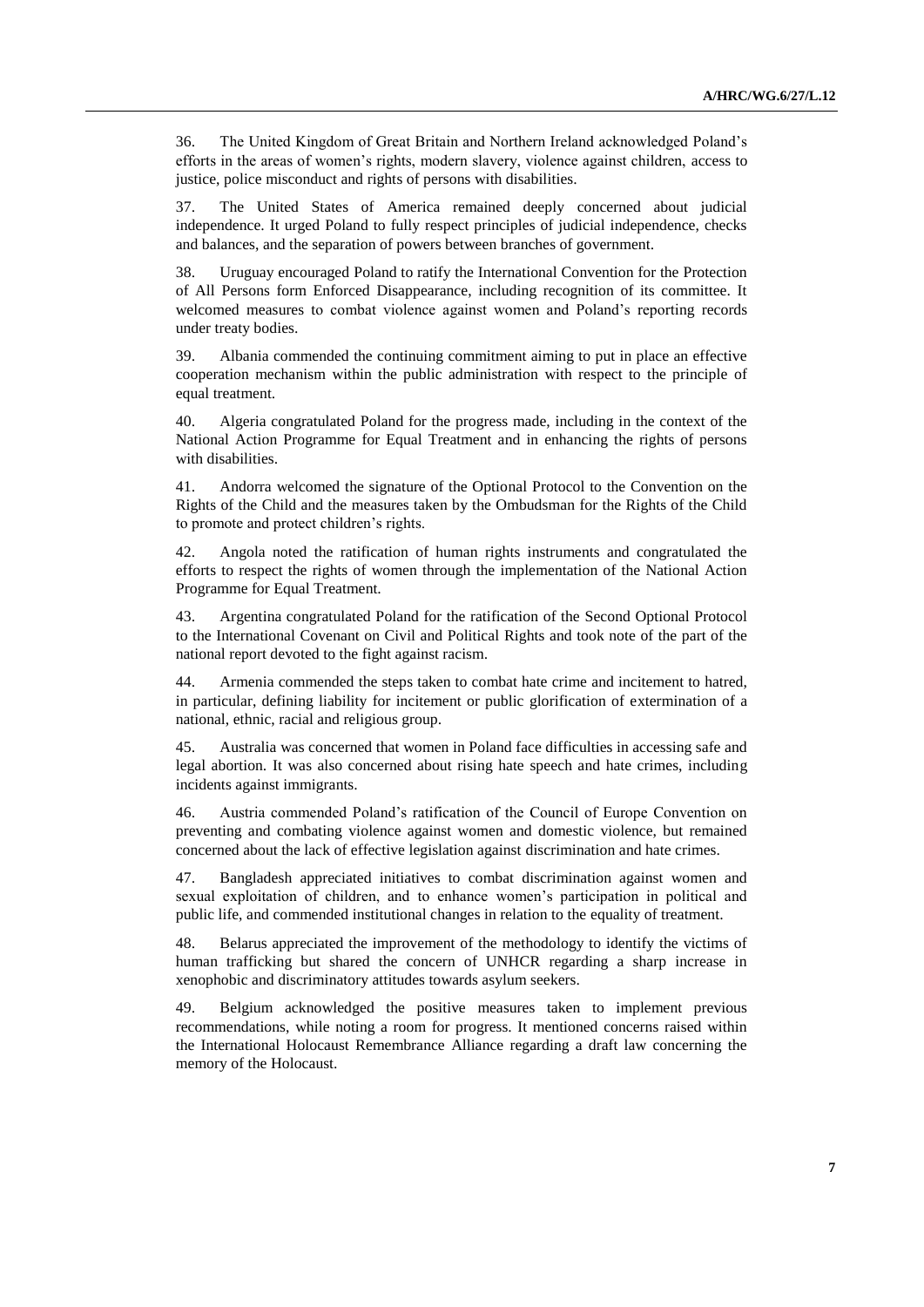50. Bosnia and Herzegovina noted the activities regarding to children rights, including the ratification of the Council of Europe Convention on the Protection of Children against Sexual Exploitation and Sexual Abuse.

51. Botswana appreciated Poland's ratification of several international conventions, however, was concerned about the continued prevalence of racial discrimination, targeting persons of African, Arab or Asian descent, including refugees and asylum seekers.

52. Brazil was concerned about the counter-terrorism law that might affect the right to privacy. It welcomed the efforts towards poverty reduction among children and inquired about re-establishment of an institution to prevent racial discrimination and xenophobia.

53. The delegation of Poland emphasized that the Polish law observed the separation of powers and the independence of the judiciary. The National Judicial Council was not part of the judiciary and did not deal with individual cases. Furthermore, it was not a disciplinary body and did not decide on any accountability or sanctions against judges. It was a body that proposed to the President the candidates for judges. The draft law on the National Council of Judiciary did not change the power of the Council.

54. Poland had the Ombudsman for Children's Rights, which was a constitutional body. Poland had a unique act of Parliament on the treatment of children. Criminal penalties were not applied to them, and family courts might use only measures to influence their behaviours. As for corporal punishment, Poland had amended the Family and Guardianship Code in 2012 to exclude it within the family.

55. Freedom of expression was guaranteed in the Constitution and that the European Court of Human Rights did not identify violations of freedom of expression as systemic problems in Poland. The Government relied on the 2006 judgement of the Constitutional Tribunal that had invoked, inter alia, Article 17 of the International Covenant on Civil and Political Rights and stated that the criminal accountability for defamation was an indispensable measure for the protection of honour and good name of other people.

56. The Government had taken extensive steps to improve the lengthy court proceedings, including the introduction of a so-called "managerial manner of court management", training of judges, and reforms of the court procedures and the Act on the complaints against undue delay of court proceedings.

57. Concerning the protection granted to vulnerable groups under the Polish law, such as LGBTI persons and persons with disabilities, the delegation highlighted that antidiscrimination provisions in the Polish law should be considered as a system. Relevant provisions in the Civil Code guaranteed broad protection of personal goods. There were provisions to protect these groups in the Criminal Code and other regulations, as well as the Act of implementing certain EU legislation on equal treatment.

58. As for the steps taken to the development of civil society, the delegation informed that the establishment of the office of the Government Plenipotentiary for Civil Society was in progress. There were a number of civic dialogue channels at national, regional and local levels.

59. The Ministry of Interior and Administration collected data on hate crimes cases against LGBT persons. In 2015, the new hate crimes recording system was introduced. It referred to all the hate crimes investigations led by the police and included the investigations of the crimes motivated by sexual orientation or gender identity. As for anti-Muslim and anti-Semitic hate speech, the delegation stressed that the Government condemned all such incidents. All cases of hate speech consisting a crime were subjected to criminal liability according to the Criminal Code and subjected to the criminal proceedings.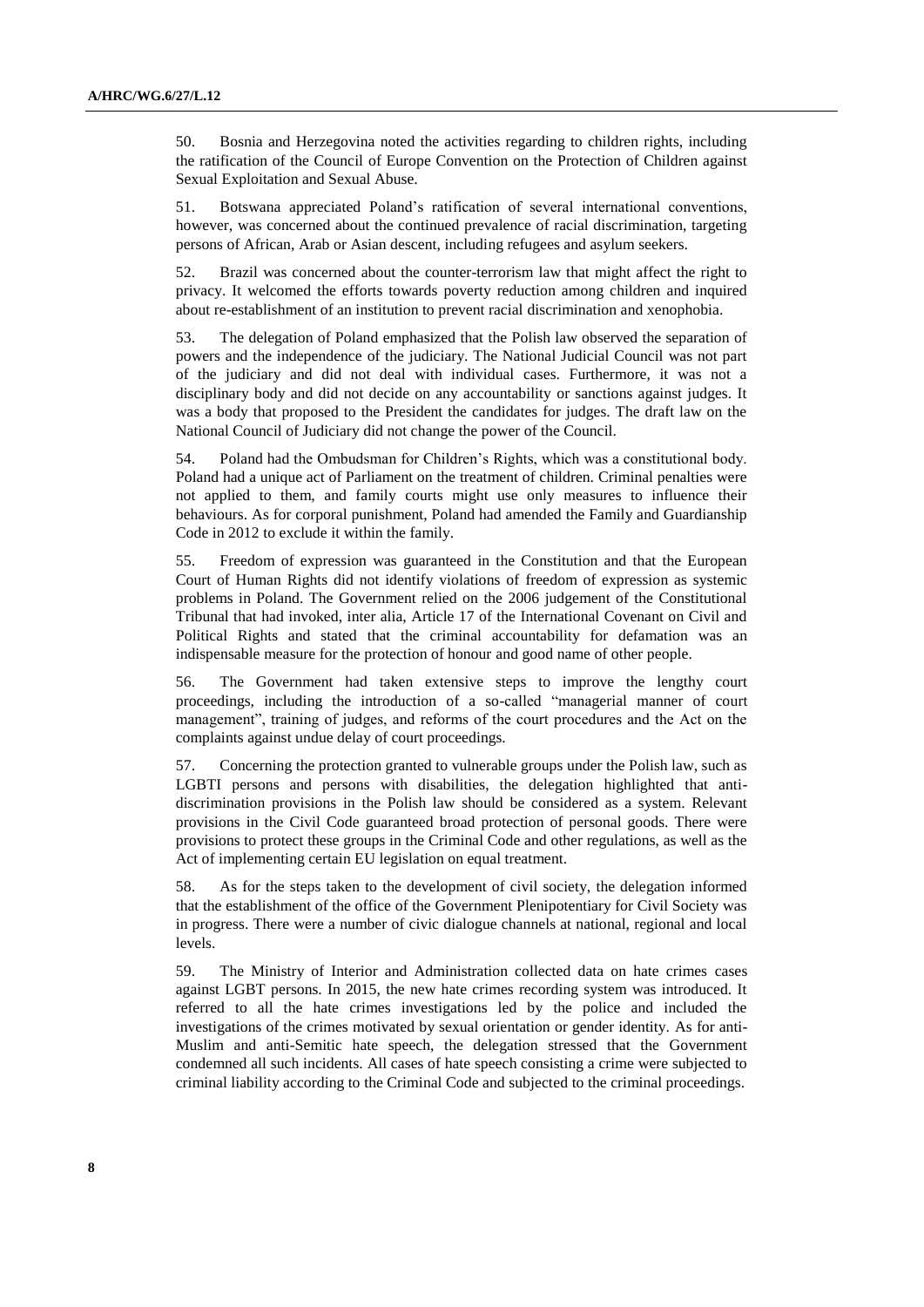60. Regarding the right of a same-sex couple to register their relationship, the delegation underlined that, according to the Constitution and family law, such relationships could not be entertained in the territory of Poland. The regulation on marital relationship record did not allow registering civil partnerships.

61. Concerning non-refoulement, the delegation noted that every foreigner declaring at the border his/her will of entry without fulfilling the conditions of entry as stated in the Schengen Border Code was subject to an individual assessment on whether s/he was entitled to international protection.

62. Regarding protection of the right to privacy in the context of secret surveillance and anti-terrorist legislation, the delegation informed that the Police Act – adopted in compliance with the Constitutional Tribunal's judgement – improved procedural standards of conducting secret surveillance and introduced a new control mechanism for data retention, whereby supervision was conducted by independent courts. As for the Anti-Terrorism Act, the right to privacy was guaranteed through the supervision by the Prosecutor General and to a certain extent – by independent courts.

63. Concerning accessibility to abortions, the delegation clarified that the Act on Family Planning, Protection of the Human Foetus, and Conditions of Admissibility of Abortion set specifically conditions under which abortion was possible as well as its timeframe. Individuals covered by social security were eligible for free-of-charge abortion in medical establishments listed as providing guaranteed services. The Act on the Rights of Patients and the Commissioner for Patients' Rights protected the right of women, who had been refused an abortion under the circumstances laid down in the Act, to raise objections to the decision of a doctor. Contraceptives were available. Some of them were reimbursed by the State. As for the conscience clause, according to the Act on Professions of Doctor and Dentist, a doctor may refrain from providing certain health care service if it was contrary to his conscience, however it does not infringe the patient's right to obtain this health care service.

64. There were 777 institutions providing assistance to the victims of domestic violence. Additionally, there were 612 call centres. Domestic violence policies were implemented through a programme covering the period 2014-2020.

65. Poland was working on Strategies for Persons with Disabilities, covering all areas of the Convention on the Rights of Persons with Disabilities, with emphasis on health, education, accessibility and employment.

66. Concerning the situation of women in the labour market, the delegation stressed that there was equality of treatment, in line with EU standards. The difference between wages of men and women in Poland was among the lowest in the European Union, and the gap was being further reduced.

67. As for the merge of functions of the Prosecutor General and the Minister of Justice, the delegation stated that Poland chose to merge the two functions in conformity with the acceptable international standards. Furthermore, despite this merge, the 2016 Law on Prosecution explicitly provided for the independence of the prosecution services.

68. At the moment, there was no obstacle for the Constitutional Tribunal to carry out its duties. The acts adopted and initiated by Parliament at the end of 2016 were in line with the European standards for functioning of the constitutional court. These laws regulated matters related to the system and functioning of the Constitutional Tribunal, taking into account a number of recommendations issued by the Venice Commission.

69. Bulgaria appreciated that further work was under consideration to enhance mass media plurality and broaden access to different media for freedom of expression and the media as key principles in the Constitution.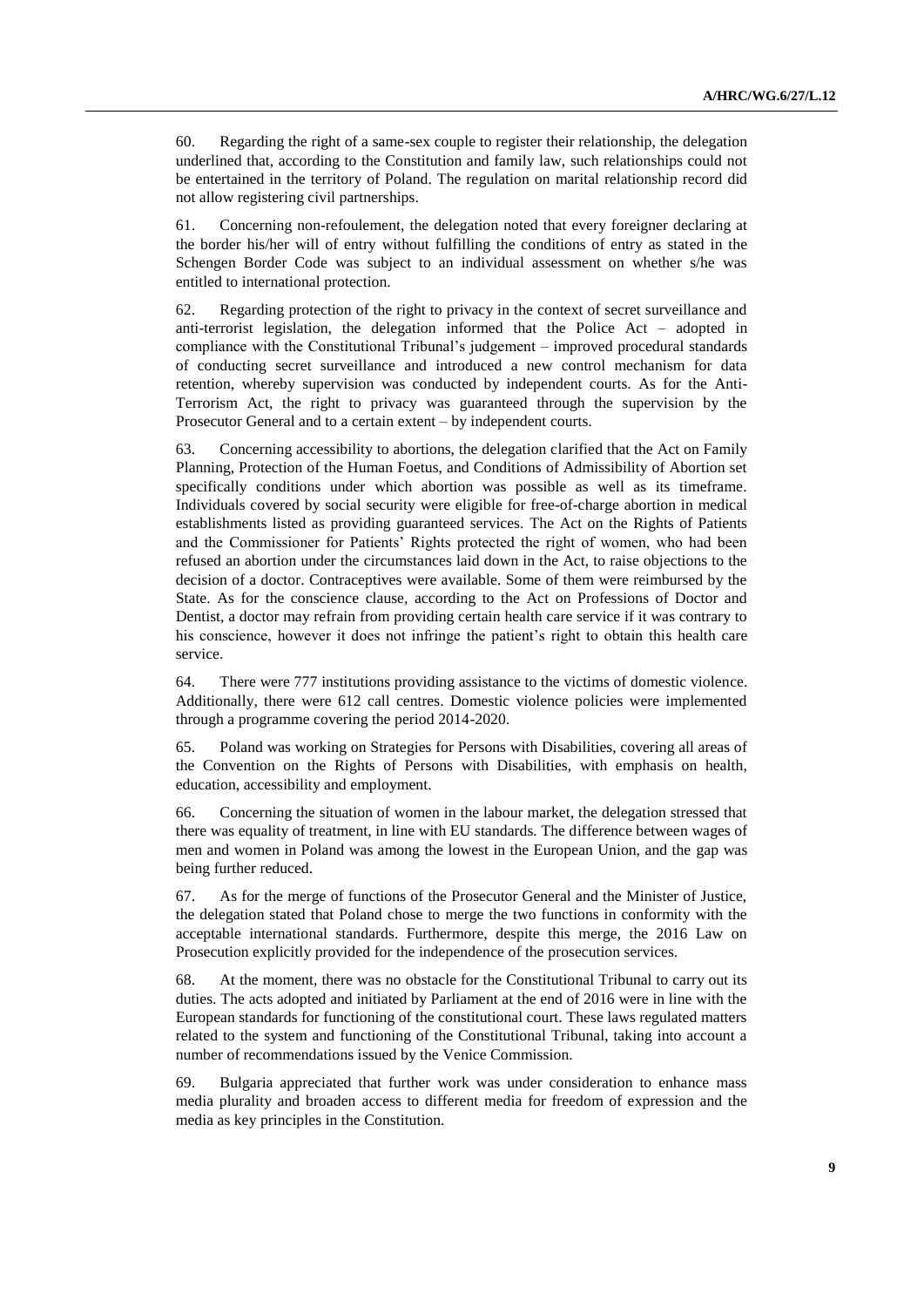70. Canada urged Poland to take further measures to enhance the scope of protection of lesbian, gay, bisexual, transgender and intersex persons and to prevent acts of discrimination.

71. Chile welcomed measures, including legislative reforms, to combat gender violence, however, was concerned about the implementation of the reforms to the Constitutional Court and increase in xenophobia, racism and discrimination.

72. China noted that some children in rural areas did not have equal access to highquality education and that Poland still faced challenges in guaranteeing the rights of women and national minorities.

73. Côte d'Ivoire urged Poland to further strengthen its legal framework to ensure the full enjoyment of human rights in the country, notably for minorities, migrants and asylum seekers.

74. Croatia commended the improvement of criminal legislation, in relation with sexual offences and protection of child victims. It welcomed the appointment of the equal treatment coordinators and the adoption of the Programme of Roma Integration.

75. Cyprus welcomed the measures undertaken to enhance the protection of the rights of minority groups and encouraged Poland to continue its efforts to eliminate domestic violence and combat racism, xenophobia and hate crimes.

76. Czechia welcomed the ratification of the Second Optional Protocol to the International Covenant on Civil and Political Rights and the signature of two other international human rights instruments.

77. Denmark attached importance to the successful completion of Poland's dialogue with the European Commission within the Rule of Law Procedures and the concerns raised by the Venice Commission and the Council of Europe on the rule of law.

78. Egypt commended the legislative amendments to fight violence again women, the reduction in the wage gap between men and women, and the efforts to protect and support women.

79. Estonia encouraged Poland to continue its work to eliminate the use of corporal punishment in various places, consider further actions to prevent and eliminate violence against women, and ensure favourable legislation towards women's rights.

80. Finland encouraged Poland to take steps towards a positive progress regarding combating discrimination, ensuring full participation of civil society, and to strengthen the rights of all individuals, including minorities.

81. France welcomed the ratification of the Second Optional Protocol to the ICCPR and of the Council of Europe Convention on preventing and combating violence against women and domestic violence.

82. Georgia appreciated the ratification of various international treaties and measures to improve prison conditions. It welcomed the submission of a mid-term implementation report and encouraged Poland to continue this practice.

83. Germany welcomed Poland's accession to several international human rights instruments, however, remained concerned about controversial legislation regarding the judicial system as well as the media.

84. Greece welcomed, inter alia, the appointment of equal treatment coordinators in each ministry and in the Prime Minister's Chancellery, and the establishment of a national prevention system against torture.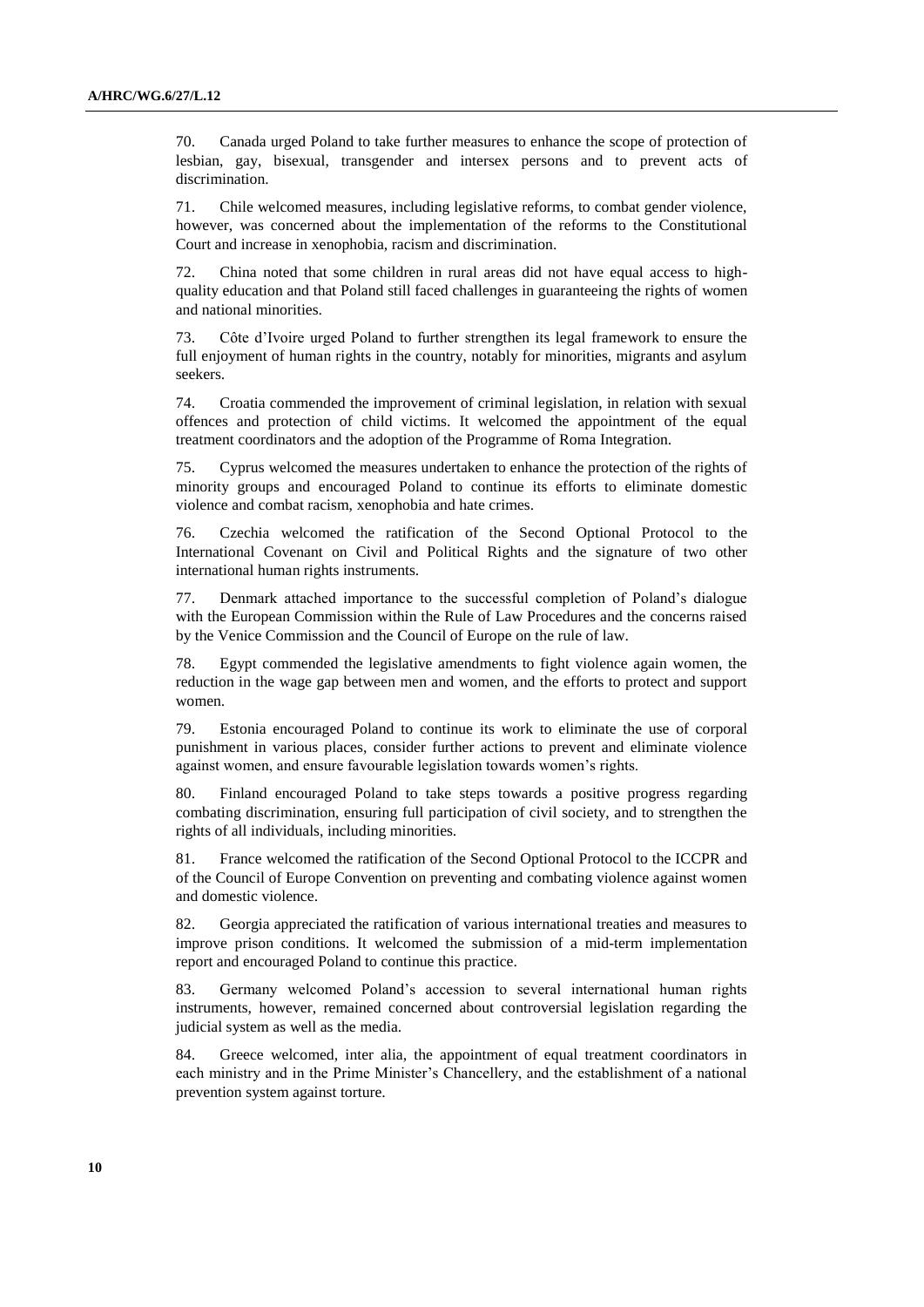85. Guatemala was concerned about reports of the lack of consistency in the actions of the border police and lack of mechanisms to identify vulnerable persons.

86. Haiti welcomed the success of Poland's policies and programmes regarding improving women's rights, reducing poverty levels, the ratification of the Convention on the Rights of Persons with Disabilities, and combatting human trafficking.

87. The Holy See noted the initiatives to reduce the wage gap between man and women, to enhance the protection of women, and to provide assistance to children for their equitable access to quality health care and education.

88. Honduras welcomed legislative measures to protect human rights and efforts to allocate the necessary funds to OHCHR. It noted, however, that Poland should continue harmonizing the legal framework with the international treaties.

89. Hungary welcomed the new laws relating to citizenship adopted to reduce statelessness and took positive note of the measures taken to promote the protection of the Roma community.

90. Iceland regretted that LGBTI people were still not sufficiently protected under national law and was also concerned about the difficulties faced by women in accessing safe abortion and the related law before Parliament.

91. Indonesia welcomed the implementation of the National Action Programme for Equal Treatment and the adoption of the new National Action Plan to Combat Human Trafficking and the new Foreigners Act.

92. The delegation of Poland indicated that the National Action Plan against Human Trafficking 2016-2018 provided a series of activities to improve the identification of victims of human trafficking. Poland also had a system of social assistance, support, and care for victims of human trafficking. The 2007 amendment to the Act on Social Assistance expanded the group of beneficiaries to third country nationals, who legalized their stay in Poland by the fact of having been granted the status of victim of trafficking in human beings.

93. Children of migrants in an irregular situation and children of asylum seekers have access to education, both in open and closed centres. Poland also put an emphasis to the alternatives to detention. However, while using detention, Poland did its best to improve the conditions in detention centres using European funds. For example, bars from all the windows of these detention centres are being taken away so that they would not have a layout of the prison. For the integration of asylum seekers, Polish language lessons and lessons on the Polish culture are provided.

94. Support for families in difficulties was provided through the system of measures to help them re-establish their ability to take care of their child. It was governed by the 2011 Act on Support for Family and Alternative Care. There was a range of services provided in cash to support family income. Through the programme Family 500+, extreme poverty of children had gone from 12 per cent to 0.7 per cent, and relative poverty from 28 per cent to 10 per cent. There was also a programme to support families with persons with disabilities, in particular, children with disabilities.

95. Concerning marital rape, the delegation stated that, under the Polish legislation, every single incident of rape was punishable. Criminal responsibility was triggered irrespective of any relationship between the perpetrator and the victim. The relevant provisions of the Criminal Code applied with no exception to marital rapes. The gender of the victim or the perpetrator had no bearing on the criminal responsibility and in prosecuting those who were guilty of the crimes.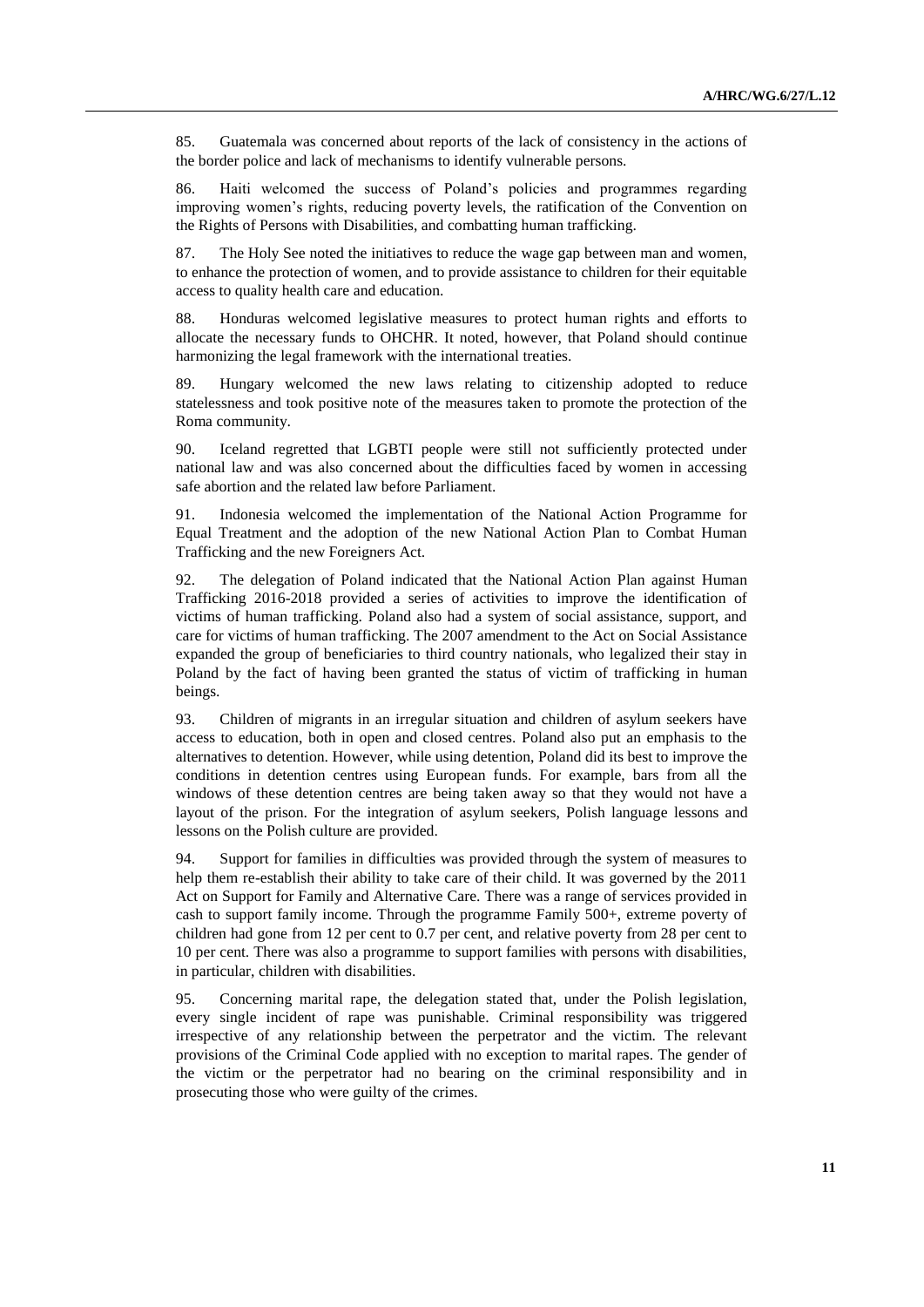96. The Ministry of Justice was analysing the possibility of ratification of the International Convention for the Protection of All Persons from Enforced Disappearance and implementing the definition of torture into domestic criminal law. Furthermore, the Convention against Torture, and Other Cruel, Inhuman or Degrading Treatment or Punishment was part of the Polish legal system. Therefore, although there was no definition of torture in the Polish law, all acts that fell under the Convention were criminalized.

97. The National Programme of Action for Equal Treatment 2013-2016 was being evaluated, and there was an idea to develop a new one. The Council for the Prevention of Racial Discrimination, Xenophobia and Related Intolerance had been dissolved in 2016, however, the obligation to prevent and fight against racism, discrimination and xenophobia rested with other public bodies.

98. Concerning education on human sexuality, the delegation stated that, according to the Act on Family Planning, Protection of the Human Foetus, and Conditions of Admissibility of Abortion, the principles of responsible parenthood, value of family, life in the pre-natal phase, and the methods and means of conscious procreation was primarily addressed in the school subject called "Education for family life". These issues were also included in other school subjects, such as nature, biology, and physical education.

99. The Islamic Republic of Iran expressed concerns about discrimination and difficulties faced by Roma in different sectors, such as employment and education, and hate speech on the internet against Muslim community.

100. Iraq commended the appointment of equal treatment coordinators in each ministry and in the Prime Minister's Chancellery, as well as the appointment of the Government Plenipotentiary for Civic Society.

101. Ireland was pleased to note that Polish law prohibited discrimination in political, social and economic life, and that the Labour Code prohibited any discrimination in employment, including on grounds of sexual orientation.

102. Israel noted the contribution of the National Action Programme for Equal Treatment and the work of the special Government Plenipotentiary to fight against hate crimes.

103. Italy commended Poland for its actions to, inter alia, prevent torture, improve pretrial detention and conditions in prisons, promote children's rights and equal treatment, and prevent domestic violence.

104. Kyrgyzstan welcomed the policy to promote and protect the rights of women and children, however, regretted the abolition of the Council for the Prevention of Racial Discrimination, Xenophobia and Related Intolerance.

105. Slovenia expressed its concern regarding the weak response in combatting discrimination and violence on grounds of the sexual orientation and gender identity and encouraged Poland to broaden the anti-discrimination legislation.

106. Libya commended the adoption of the National Action Plan against Human Trafficking, continuous efforts to eliminate hate crimes and incitement to hatred, and improvement of the situation of persons with disabilities.

107. Mexico welcomed the strengthening of the legal framework related to freedom of expression and the progress related to eliminate discrimination, including the establishment of a monitoring team and training activities.

108. Mongolia noted the constructive cooperation with the special procedures and commended the comprehensive measures aimed at preventing torture, improving the conditions in prison, and enhancing the efficiency of the judicial system.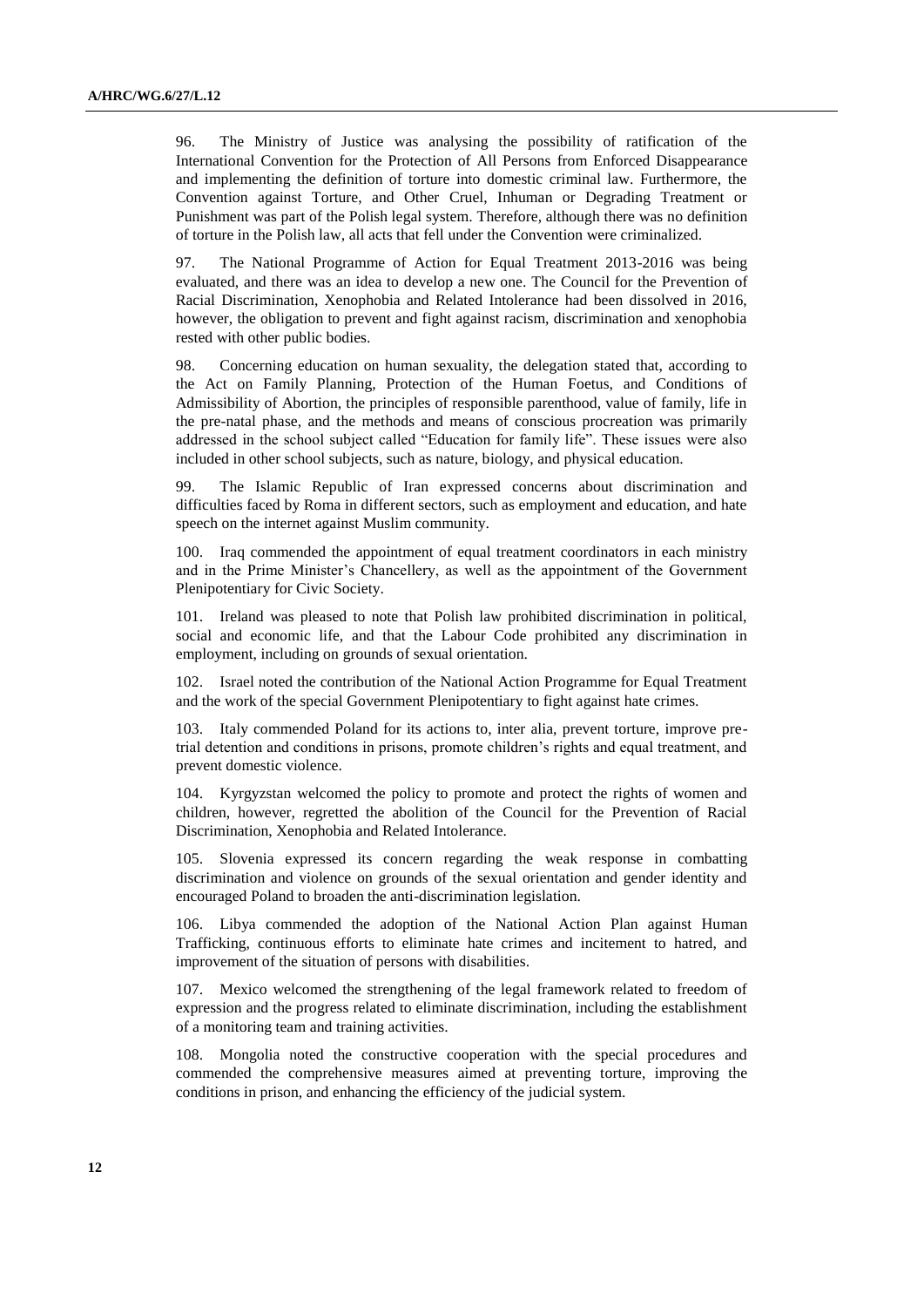109. Montenegro called on Poland to enhance activities to eliminate using corporal punishment in schools, youth centres and alternative-care facilities, as reported by the Committee on the Rights of the Child.

110. The Netherlands welcomed the rejection of the draft amendments to the Act on Family Planning and the Penal Code in October 2016. It emphasized the importance of consultations with the Venice Commission for the independence of the judiciary.

111. Norway recognized Poland's efforts to fight discrimination. It also reminded Poland that an independent civil society was an important part of democratic societies.

112. Pakistan acknowledged steps taken for ensuring equal treatment and fighting discrimination and hate crimes, including the appointment of equal treatment coordinators in each ministry and the project "Migrants against Hate crimes: How to enforce your rights".

113. Peru appreciated Poland's collaboration with the special procedures, decrease in the cases of preventive detention, and the efforts to achieve equality among men and women, which should be reinforced.

114. The Philippines lauded the improvements in women's rights, particularly with the introduction of prosecution ex officio of sexual offences, such as rape or making one to submit to another sexual act by coercion.

115. The Republic of Korea appreciated the appointment of equal treatment coordinators in each level of government and the effectiveness of the new Foreigners Act. It also recognized the appointment of the Government Plenipotentiary for Civic Society.

116. The Republic of Moldova welcomed the appointment of the Government Plenipotentiary for Civic Society, the implementation of the National Action Programmes for Equal Treatment and the appointment of equal treatment coordinators in public institutions.

117. Romania expressed its appreciation for the legislative and organizational measures to improve the conditions in prisons and noted that special attention had been paid to women's rights and gender equality.

118. The Russian Federation expressed concern about the violations of Poland's international obligations regarding the protection of cultural rights and countering racism, as well as the elimination of a human rights task force in the Ministry of Internal Affairs.

119. The Under-secretary of State thanked all the delegations that had participated in the interactive dialogue and assured that Poland would analyse all the recommendations with a maximum of attention. She also indicated that Poland had signed and ratified a number of international human rights instruments since the 2nd review and that fully implementing them remained priorities of Poland. In conclusion, she stated that the historical experience of the country that had gone a long way from the socialism to democracy and free market economy served to confirm the fact that the highest human rights standards were and had to remain the answer of democracy. She assured that Poland would be working to guarantee that its national norms in the field of human rights would conform to most rigorous international standards.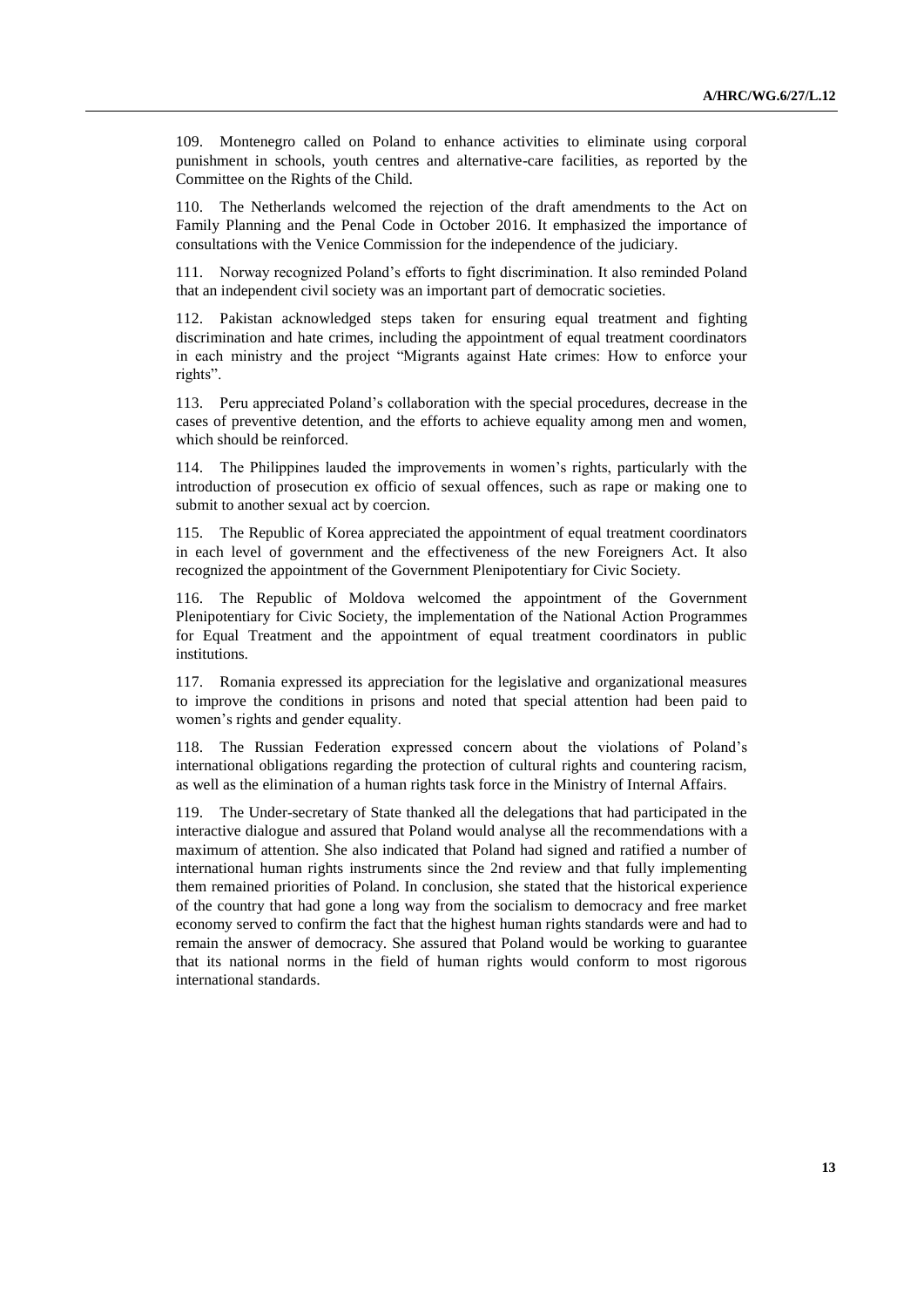### **II. Conclusions and/or recommendations**\*\*

120. **The following recommendations will be examined by Poland which will provide responses in due time, but no later than the thirty-sixth session of the Human Rights Council in September 2017:**

120.1. **Ratify the Optional Protocol to the International Covenant on Economic, Social and Cultural Rights (Montenegro) (Spain);**

120.2. **Sign and ratify the Optional Protocol to the International Covenant on Economic, Social and Cultural Rights (Italy) (Philippines);**

120.3. **Sign and ratify the Optional Protocol to the Convention on the Rights of the Child on a communications procedure (Philippines);**

120.4. **Conduct further steps towards the ratification of the Optional Protocol to the Convention on the Rights of the Child on a communications procedure (Georgia);**

120.5. **Continue its efforts to ratify the Optional Protocol to the Convention on the Rights of the Child on a communications procedure (Andorra);**

120.6. **Ratify, before the next UPR cycle, the Optional Protocol to the Convention on the Rights of the Child on a communications procedure (Czechia);**

120.7. **Intensify its measures and initiatives to support the persons with disabilities and to ratify the Optional Protocol to the Convention on the Rights of the Child on a communications procedure, which was signed in 2013 (Mongolia);**

120.8. **Ratify the International Convention on the Protection of the Rights of All Migrants Workers and Members of Their Families (Albania) (Algeria) (Angola) (Bangladesh) (Honduras) (Kyrgyzstan) (Sri Lanka);**

120.9. **Sign and ratify the International Convention on the Protection of the Rights of All Migrants Workers and Members of Their Families (Philippines);**

120.10. **Promptly ratify the International Convention on the Protection of the Rights of All Migrant Workers and Members of Their Families (Guatemala);**

120.11. **Consider ways forward for the ratification of the International Convention on the Protection of the Rights of All Migrant Workers and Members of Their Families (Indonesia);**

120.12. **Ratify the International Convention for the Protection of All Persons from Enforced Disappearance (Albania) (Iraq);**

120.13. **Ratify the International Convention for the Protection of All Persons from Enforced Disappearance and integrate it into national norms (Sierra Leone);**

120.14. **Finalize the procedure of ratifying the International Convention for the Protection of All Persons from Enforced Disappearance (Montenegro);**

120.15. **Ratify, before the next UPR cycle, the International Convention for the Protection of All Persons from Enforced Disappearance (Czechia);**

<sup>\*\*</sup> The conclusions and recommendations have not been edited.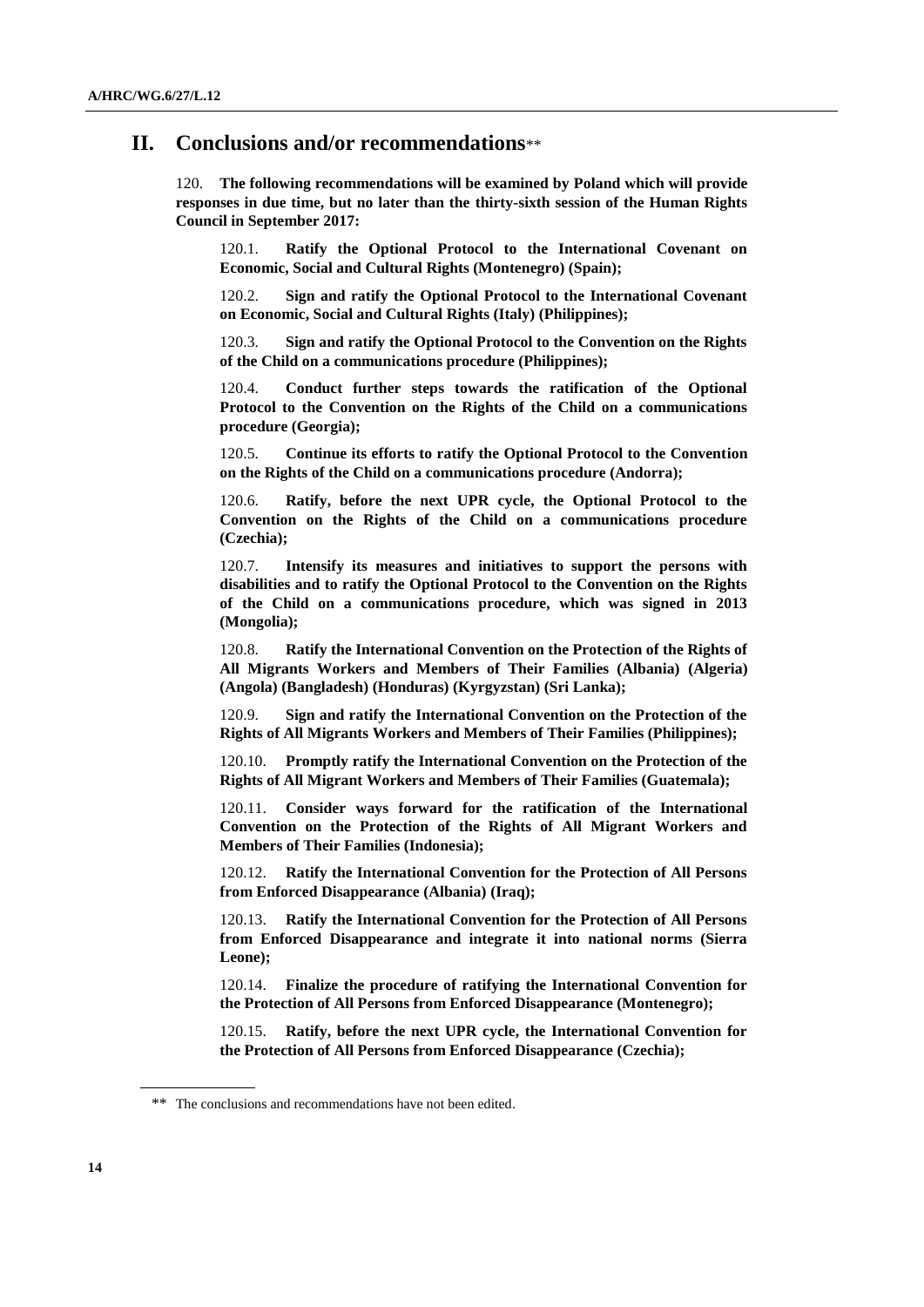120.16. **Ratify the Optional Protocol to the Convention on the Rights of Persons with Disabilities (Estonia) (Slovenia);**

120.17. **Sign and ratify the Optional Protocol to the Convention on the Rights of Persons with Disabilities (Italy) (Philippines);**

120.18. **Promptly ratify the Optional Protocol to the Convention on the Rights of Persons with Disabilities (Guatemala);**

120.19. **Consider acceding to the Optional Protocol to the Convention on the Rights of Persons with Disabilities (Andorra);**

120.20. **Consider acceding to the Convention relating to the Status of Stateless Persons (Bulgaria);**

120.21. **Accede to the 1954 Convention relating to the Status of Stateless Persons and the 1961 Convention on the Reduction of Statelessness (Australia) (Côte d'Ivoire);**

120.22. **Accede to and fully implement the 1954 and 1961 Statelessness Conventions in order to secure the basic rights of stateless persons and introduce a formal statelessness determination procedure (Hungary);**

120.23. **Promptly ratify the ILO Convention no. 169 concerning Indigenous and Tribal Peoples in Independent Countries (Guatemala);**

120.24. **Ensure comprehensive implementation of the international human rights instruments ratified during last several years (Ukraine);**

120.25. **Adopt an open, merit-based selection process when selecting national candidates for United Nations treaty body elections (United Kingdom of Great Britain and Northern Ireland);**

120.26. **Adopt the necessary measures to give full effect, into the domestic legal order, to the recommendations made by the Committee on Economic, Social and Cultural Rights (Uruguay);**

120.27. **Allocate the necessary resources to the Office of the Commissioner for Human Rights (Timor-Leste);**

120.28. **Provide the Human Rights Commissioner's office with sufficient financing to fulfil its obligations (Norway);**

120.29. **Provide all necessary support for the effective exercise of the mandate of the Office of the Commissioner for Human Rights in Poland (Serbia);**

120.30. **Provide the Office of the Commissioner for Human Rights with the necessary means to enable it to carry out its mandate in a full, efficient and independent manner (Guatemala);**

120.31. **Enable the Office of the Commissioner for Human Rights to receive and deal with complaints of victims of discrimination (Honduras);**

120.32. **Implement the recommendations made by the International Ombudsman Institute's Fact Finding Mission to Poland with regard to Poland's Commissioner for Human Rights (Austria);**

120.33. **Establish an independent body, which is authorised to receive complaints on violence and abuses by the police (Russian Federation);**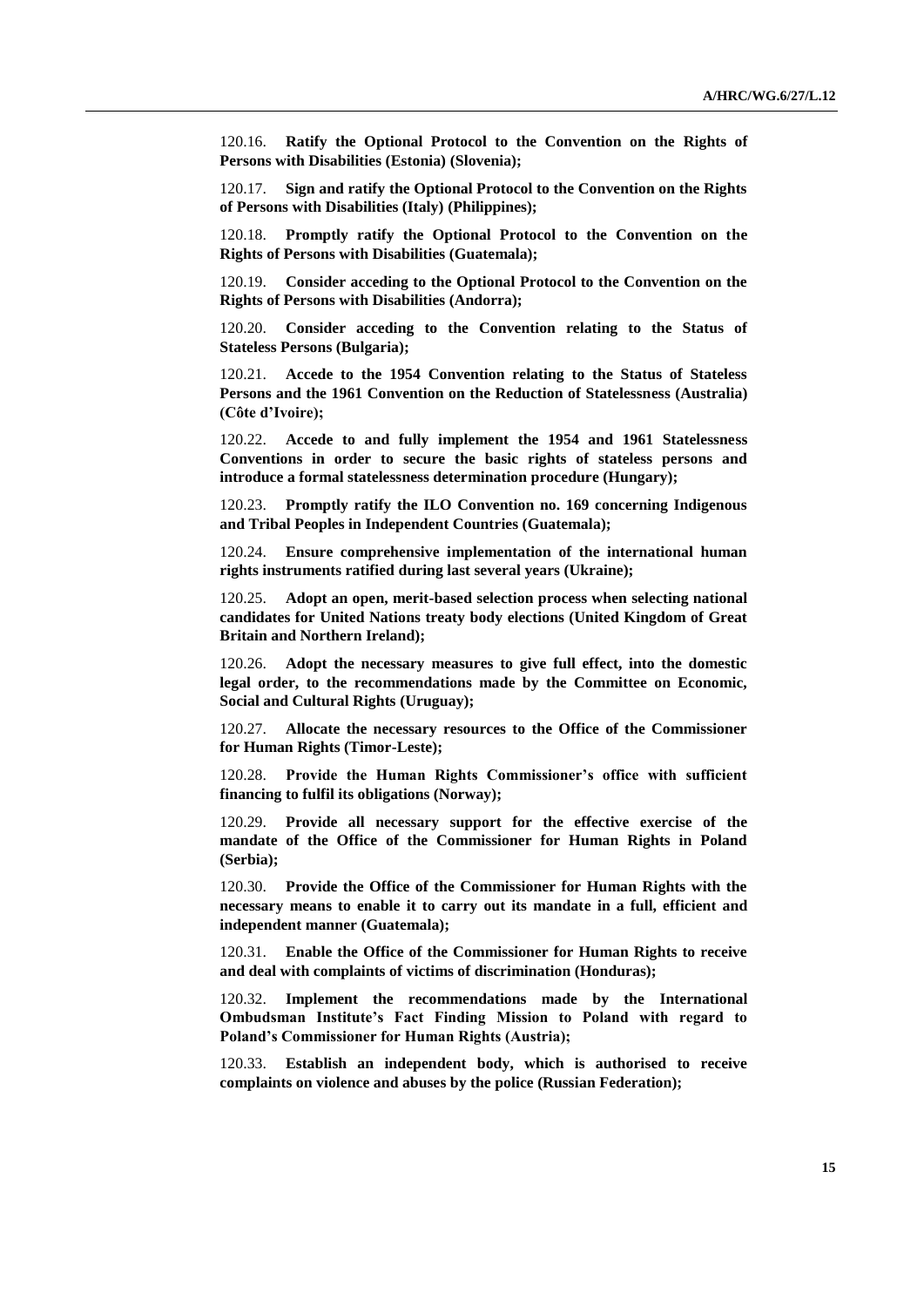120.34. **Reinforce institutional and administrative measures, including the reestablishment of the Council for the Prevention of Racial Discrimination, Xenophobia and Related Intolerance (Mexico);**

120.35. **Consider the reestablishment of the Council for the Prevention of Racial Discrimination, Xenophobia and Related Intolerance (Peru);**

120.36. **Reinstate the Council for the Prevention of Racial Discrimination, Xenophobia and Related Intolerance, dissolved in April 2016 (Chile);**

120.37. **Reinstate the Council for the Prevention of Racial Discrimination, Xenophobia and Related Intolerance, or establish an alternative multistakeholder institution with the objective of further preventing discrimination and intolerance (Greece);**

120.38. **Reinstate the Council for the Prevention of Racial Discrimination, Xenophobia and Related Intolerance or create an alternative multi-stakeholder institution with the objective of preventing discrimination and intolerance, in all its aspects (Sierra Leone);**

120.39. **Consider either reinstating the Council for the Prevention of Racial Discrimination, Xenophobia and Related Intolerance, or establishing an alternative multi-stakeholder institution with the objective of preventing discrimination and intolerance (Albania);**

120.40. **As a follow-up to recommendations 90.45, 90.46, 90.47, 90.48, 90.49, 90.57 and 90.60 from the second cycle, reinstate the Council for the Prevention of Racial Discrimination, Xenophobia and Related Intolerance, with a view of also addressing racism in sport to demonstrate the authorities' seriousness in combatting such prejudices, in full consultation with key stakeholders (Haiti);**

120.41. **Prevent and combat all forms of discrimination (Philippines);**

120.42. **Strengthen its fight against cases of violence, hate speech and discrimination (Bulgaria);**

120.43. **Strengthen efforts to prevent and combat all forms of discrimination, also by amending relevant legislation and launching awareness-raising campaigns (Italy);**

120.44. **Amend its anti-discrimination law in order to ensure that discrimination on any grounds is prohibited in all areas of life (Finland);**

120.45. **Take steps to ensure the acceptance and the general public knowledge of the existing law on anti-discrimination and to increase the practical use of the law (Sweden);**

120.46. **Improve further its non-discrimination legislation by criminalizing hate crimes on the grounds of age, disability, sexual orientation and gender identity, while taking the necessary measures to combat discrimination based on race, sex, nationality, ethnicity, religion or any other grounds (Brazil);**

120.47. **Amend the penal code to provide that crimes motivated by discrimination on any grounds, including disability, gender identity and expression and sexual orientation, are included in the code and therefore can be investigated and prosecuted as hate crimes (Norway);**

120.48. **Harmonize the Act on Equal Treatment with the international human rights instruments ratified by Poland (Honduras);**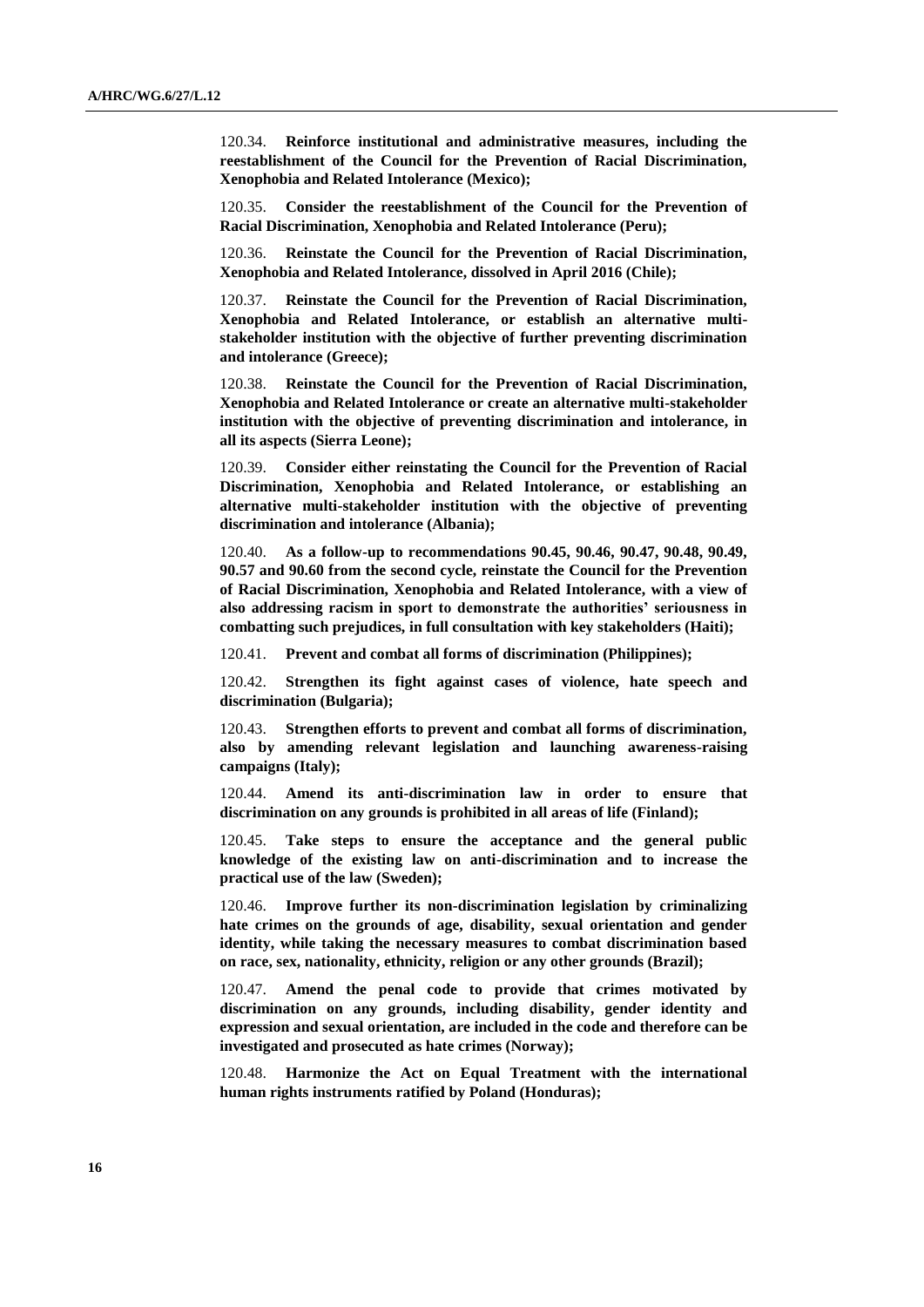120.49. **Amend the Act on Equal Treatment in order to prohibit discrimination, in a comprehensive manner, including on the basis of sexual orientation and gender identity, in all areas and sectors, in particular, taking into account access to education, health, social protection and housing (Mexico);**

120.50. **Extend its anti-discrimination laws and hate crime legislation, to ensure equal treatment and broad protection for all from discrimination, regardless of sexual orientation and gender identity (United Kingdom of Great Britain and Northern Ireland);**

120.51. **Redouble efforts to combat racial discrimination, xenophobia and related intolerance (Angola);**

120.52. **Adopt further measures to address racism and support community tolerance (Australia);**

120.53. **Highlight in the next report the measures against perpetrators in combatting racist crimes (Bangladesh);**

120.54. **Take measures to reduce numbers of crimes committed based on xenophobia and racial intolerance (Russian Federation);**

120.55. **Review its Criminal Code to enhance punishment to combat crimes based on racial motivation (Republic of Korea);**

120.56. **Amend its criminal code, specifically making racial motivation of a crime an aggravating circumstance and allowing for enhanced punishment to combat occurrence of such acts (South Africa);**

120.57. **Publicly denounce anti-Semitic and other hate speech and acts at the highest levels of government, as well as support tolerance awareness-raising and training efforts (United States of America);**

120.58. **Take an active stance in combatting and raising awareness against racism and intolerant political rhetoric and strengthen legal and other measures to address bias-motivated crimes (Turkey);**

120.59. **Ensure effective enforcement of laws under which any party or organisation that encourages racial discrimination or incites to it is declared illegal (Russian Federation);**

120.60. **Strengthen and continue the national measures to combat racism, xenophobia, and hate crimes (Egypt);**

120.61. **Adopt a comprehensive national action plan against racism and adopt clear measures to effectively combat racially motivated violence (Botswana);**

120.62. **Strengthen legal and other measures to address bias-motivated crimes and prompt and effective prosecution of racist and xenophobic hate crimes (Islamic Republic of Iran);**

120.63. **Give the appropriate training to the Polish police and other public bodies responsible for victim support services to assist the victims of hate crimes (Ireland);**

120.64. **Take additional serious measures to combat xenophobia, hate speech and discrimination based on race, nationality, ethnicity and religion (Kyrgyzstan);**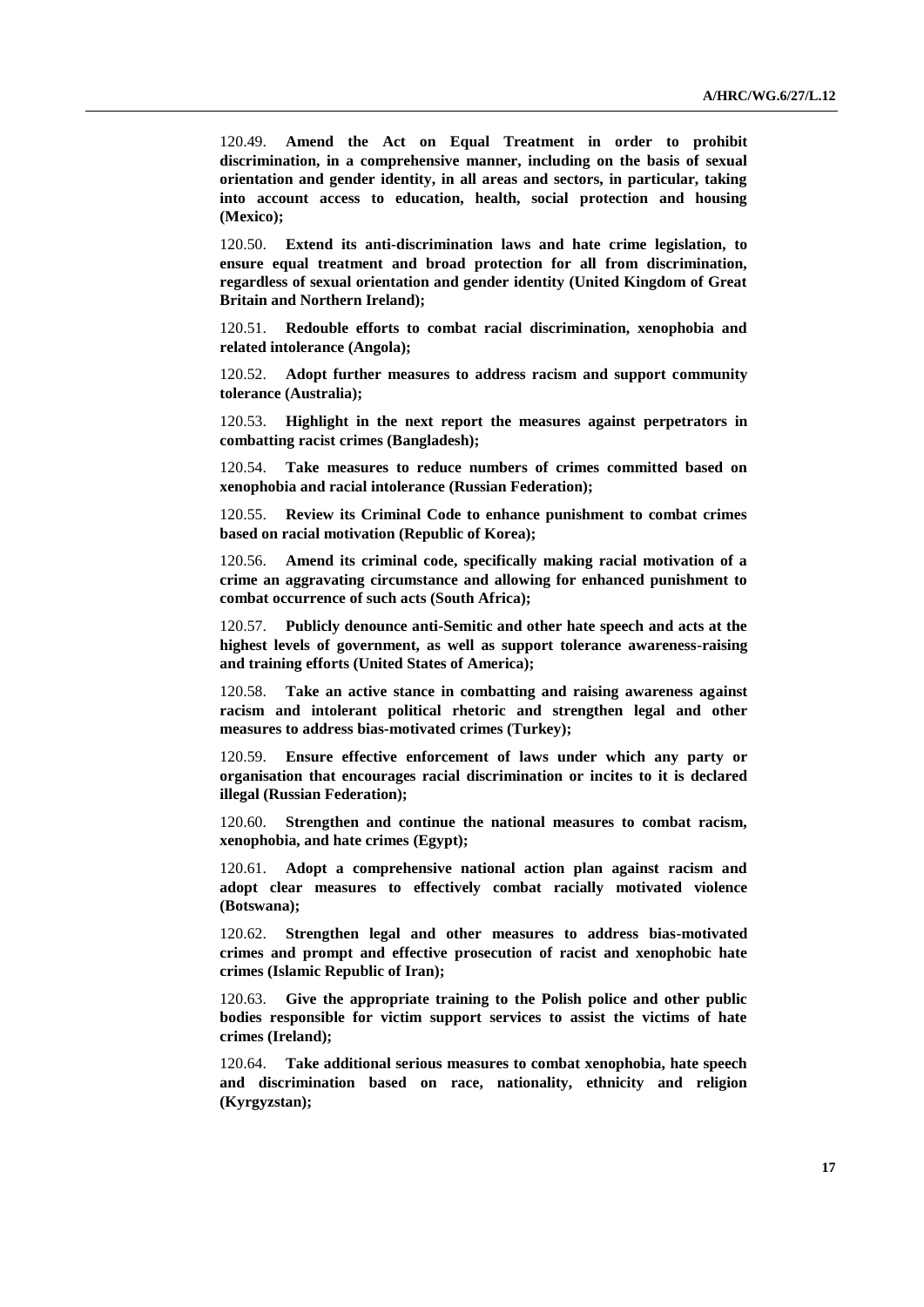120.65. **Develop effective law enforcement tools to monitor and prevent online hate crimes (Israel);**

120.66. **Continue collaborating with the sport associations with a view to promoting tolerance and diversity (Algeria);**

120.67. **Establish awareness campaigns against the discrimination towards members of the Roma community (Timor-Leste);**

120.68. **Strengthen the legal framework and implement measures to combat racism and xenophobia, sanctioning hate crimes, in particular those against migrants in irregular situation (Chile);**

120.69. **Continue strengthening measures to prevent discrimination and hate crimes, especially against migrants through trainings and dissemination programmes on obligations and commitments on human rights (Indonesia);**

120.70. **Strengthen measures aiming at combatting discrimination, racism and xenophobia in the country, notably against migrants, asylum seekers and the Roma community (Côte d'Ivoire);**

120.71. **Combat violence and discrimination against LGBTI persons (United States of America);**

120.72. **Amend the Criminal Code to provide that crimes motivated by discrimination on grounds of sexual orientation or gender identity are investigated and prosecuted as hate crimes (Belgium);**

120.73. **Amend the Penal Code to provide that crimes motivated by discrimination on any grounds, gender identity and expression and sexual orientation, are investigated and prosecuted as hate crimes (Iceland);**

120.74. **Amend the Penal Code to ensure that lesbian, gay, bisexual, transgender, and intersex persons are fully protected against discrimination, hate speech, and hate crimes based on sexual orientation and gender identity (Canada);**

120.75. **Recognise civil unions between same-sex persons (Spain);**

120.76. **Strengthen protection of individuals against discrimination, including based on sexual orientation or gender identity,** *inter alia***, through allowing the legal status of same-sex couples and, in this regard, pass a law on civil union or registered partnership (Czechia);**

120.77. **Strengthen efforts to protect LGBTI persons against violence and discrimination, including through the inclusion of sexual orientation and gender identity in hate speech provisions, making provision in law for same-sex civil partnership or marriage; and further making arrangements for provision to Polish citizens wishing to marry or otherwise register a same-sex relationship abroad of all necessary documentation by the relevant Polish authorities (Ireland);**

120.78. **Consider increasing the level of the Official Development Assistance (Sierra Leone);**

120.79. **Strengthen oversight over Polish companies operating abroad with regard to any negative impact of their activities on the enjoyment of human rights, particularly in conflict areas, which includes situations of foreign occupation, where there are heightened risks of human rights abuses (State of Palestine);**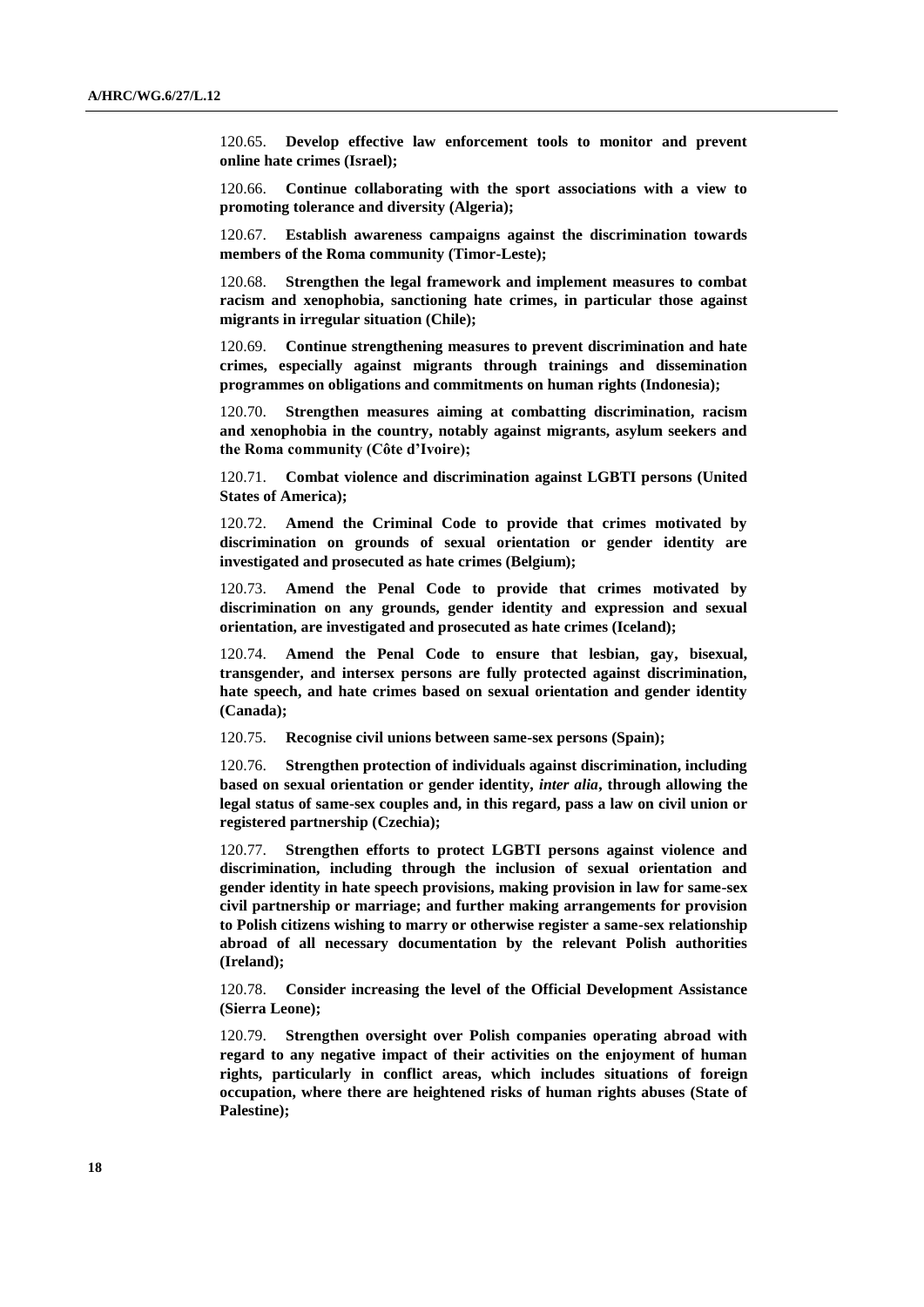120.80. **Review the counter-terrorism legislation and ensure that any interference with the right to privacy therein complied with the principles of legality, necessity and proportionality (Greece);**

120.81. **Consider incorporating the definition of torture according to the international standards in its legal order (Peru);**

120.82. **Adopt measures to improve detention conditions in Polish prisons (Russian Federation);**

120.83. **Make further efforts towards improving the conditions in prisons and complying with relevant international standards (Romania);**

120.84. **Take into thorough consideration the recommendations of the Venice commission in the process of elaboration of national legislation (Ukraine);**

120.85. **Implement the recommendations issued by the Venice Commission and the European Commission with regard to the Rule of Law (Sweden);**

120.86. **Take measures to protect the independence and impartiality of the judiciary (Guatemala);**

120.87. **Ensure reform efforts respect and strengthen judicial independence and improve delivery of justice (United States of America);**

120.88. **Implement the recommendations of the Human Rights Committee regarding the full independence and impartiality of the judiciary (Belgium);**

120.89. **Take necessary measures, in the context of the judicial reform and the reform of the national judicial council, to guarantee the separation of powers and the independence of the judicial system (Switzerland);**

120.90. **Uphold the independence of the judiciary, including by maintaining the procedures of nominations and promotions of judges by decisions of the judiciary in accordance with the Polish constitution as well as international standards (Austria);**

120.91. **Respect the integrity and independence of the Constitutional Court (Chile);**

120.92. **Adopt the necessary measures to protect and preserve the independence of the Constitutional Court as well as implementation of its judgements (Spain);**

120.93. **Take immediate measures to restore the independence, integrity, and effective functioning of the Constitutional Tribunal and its judges, including by amending pertinent legislation (Canada);**

120.94. **Ensure the independent functioning and decision-making of the Constitutional Court free from any political interference as a fundamental pillar of democracy, rule of law and human rights protection (Czechia);**

120.95. **Ensure the independence of the judiciary in order to safeguard the rule of law by taking immediate steps to ensure that the Constitutional Tribunal is able to deliver effective constitutional reviews (Denmark);**

120.96. **Guarantee, including within the draft constitutional reform announced on 3 May 2017, fundamental freedoms and the independence, integrity and efficiency of the justice system, in particular concerning the execution of the constitutional review (France);**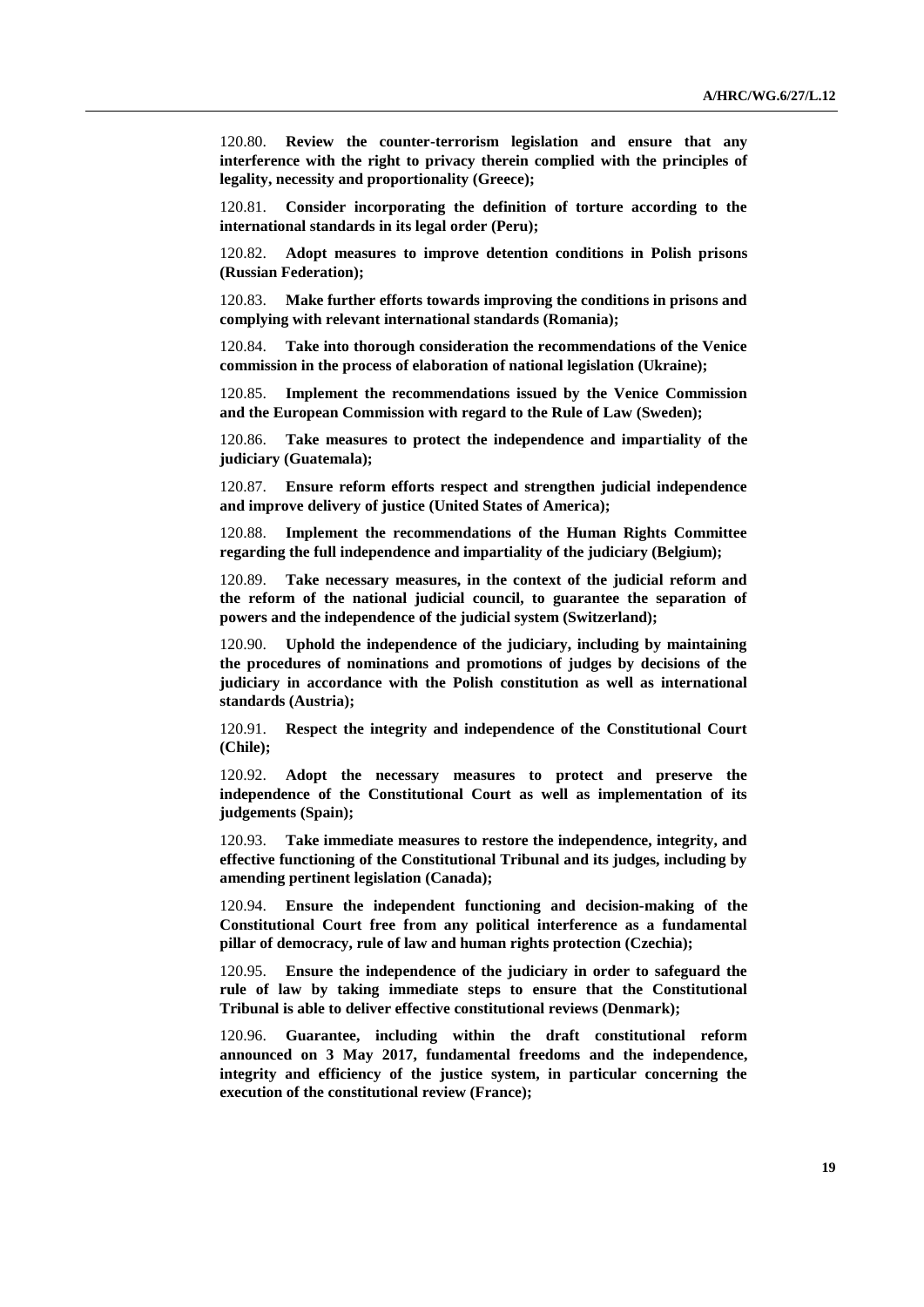120.97. **Take into account the opinion formulated on 14 October 2016 by the Venice Commission of the Council of Europe on the Act of the Constitutional Tribunal (Switzerland);**

120.98. **Protect the independence of the judiciary. Respect the opinions of the Venice Commission, the OSCE office for Democratic Institutions and Human Rights and the EU Commission, especially regarding justice reform. Ensure that the independence of the Constitutional Tribunal and of judicial institutions is maintained (Germany);**

120.99. **Review and reform the Prosecution Office with a view of clearly separating the function of the Minister of Justice and Prosecutor General, in full consultation with key stakeholders (Haiti);**

120.100. **Restructure the Office of the Attorney General in order to separate functions of the Ministry of Justice and the Attorney General with a view to further guaranteeing the independence of the Attorney General (Spain);**

120.101. **Ensure that any reform of the justice system takes place only after careful consultation with the representatives of the legal professions, and that it is in line with international standards of judicial independence described by, for example, the International Covenant on Civil and Political Rights, the United Nations Basic Principles on the Independence of the Judiciary and the advisory bodies to the Council of Europe, particularly the Venice Commission and the Consultative Council of European Judges (Netherlands);**

120.102. **Review its educational system so that grades obtained in Islamic religion are recorded on school certificates (Republic of Korea);**

120.103. **Reconsider, with regard to concerns raised by the International Holocaust Remembrance Alliance, legislation that restricts open and honest scientific research and that can serve to intimidate researchers (Austria);**

120.104. **Take decisive steps to decrease political control over state owned media and to ensure independence of private as well as state owned media (Sweden);**

120.105. **Guarantee freedom and independence of the media. Ensure that rules regarding media ownership comply with European Union law (no discrimination and no retroactive legislation) (Germany);**

120.106. **Ensure that the implementation of its legislation in the field of media respects the independence and pluralism of the media, by, inter alia, applying the decision of the Constitutional Tribunal of 13 December 2016 which aims at restoring the competences of the National Broadcasting Council (Switzerland);**

120.107. **Promote the right of access to information by protecting the freedom of press and the use of mass communication (Holy See);**

120.108. **Guarantee the full right to freedom of expression, through amendments to laws adopted from 2015 that limit the independence of the media, undermine trust on its impartiality and, in anti-terrorism cases, could violate privacy (Mexico);**

120.109. **Guarantee freedom of expression and assembly, including by civil society organizations, notably in the context of public gatherings (France);**

120.110. **Repeal the restrictive amendments on the Law on Assemblies to restore full freedom of peaceful assembly, in keeping with Poland's international obligations (Canada);**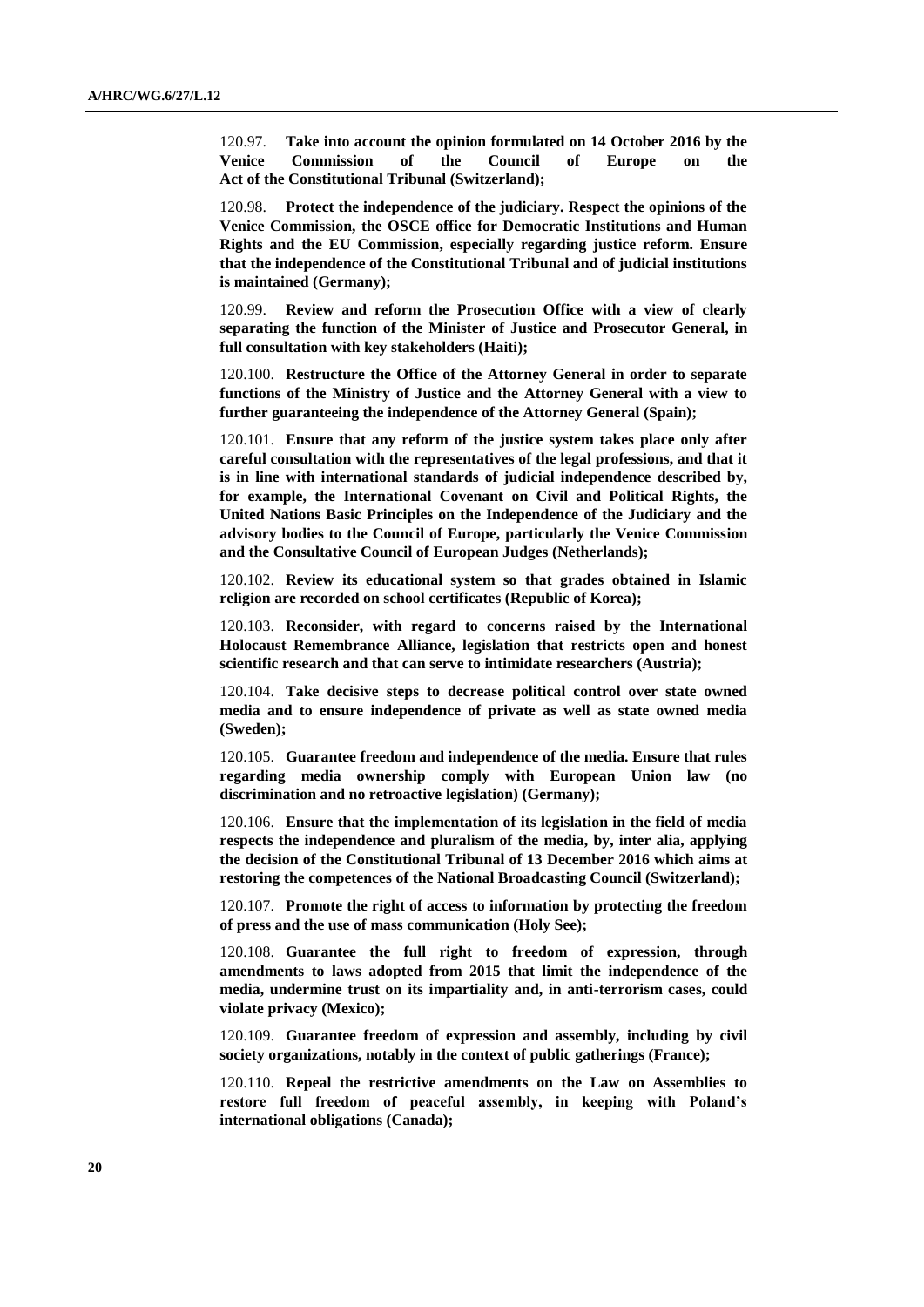120.111. **Ensure a legal and financial framework that allows nongovernmental organizations to operate (Norway);**

120.112. **Ensure a transparent and enabling environment for nongovernmental organisations that allows them to benefit from available support and contribute to the development of a vibrant civil society (Austria);**

120.113. **Take concrete steps to enhance the broad and full participation of civil society in all political and societal life, by ensuring transparent distribution of NGO funding and by safeguarding that the freedoms of expression and association can, in line with the International Covenant on Civil and Political Rights, be exercised in practice, including by taking further steps to ensure prompt investigations of physical attacks and/or threats against civil society actors (Finland);**

120.114. **Take further steps to combat human trafficking (Armenia);**

120.115. **Ensure the effective implementation of the National Action Plan against Human Trafficking for the period 2016-2018 (Cyprus);**

120.116. **Continue the national efforts in the framework of the new National Action Plan against Human Trafficking to ensure preventing and combating human trafficking and rehabilitation of victims (Egypt);**

120.117. **Consider introducing procedures for the identification of persons vulnerable to trafficking, strengthen prosecution of human trafficking and further support the rehabilitation of victims (Serbia);**

120.118. **Reinforce the work already underway to tackle modern slavery, through the strengthening of efforts to obstruct criminal networks and identify victims of human trafficking (United Kingdom of Great Britain and Northern Ireland);**

120.119. **Continue developing national mechanisms to combat trafficking in human beings, including conducting thorough investigation of reports on cases of human trafficking and establishing legal framework for the protection of child-victims of human trafficking (Belarus);**

120.120. **Pay attention to the prevention and protection measures addressing the particular vulnerability of children to trafficking (Islamic Republic of Iran);**

120.121. **Strengthen actions to combat human trafficking, with emphasis on the prevention and protection measures addressing the particular vulnerability of children to trafficking (Georgia);**

120.122. **Ensure that regulations pertaining to the right to privacy are in line with the principles of legality, necessity and proportionality. Establish an independent and effective oversight mechanism (Germany);**

120.123. **Review its procedures, practices and legislation to ensure that any interference with the right to privacy is consistent with international human rights standards, especially with the principles of legality, necessity and proportionality (Brazil);**

120.124. **Continue to protect the natural family and marriage, formed by a husband and a wife, as the fundamental unity of society, as well as the unborn (Holy See);**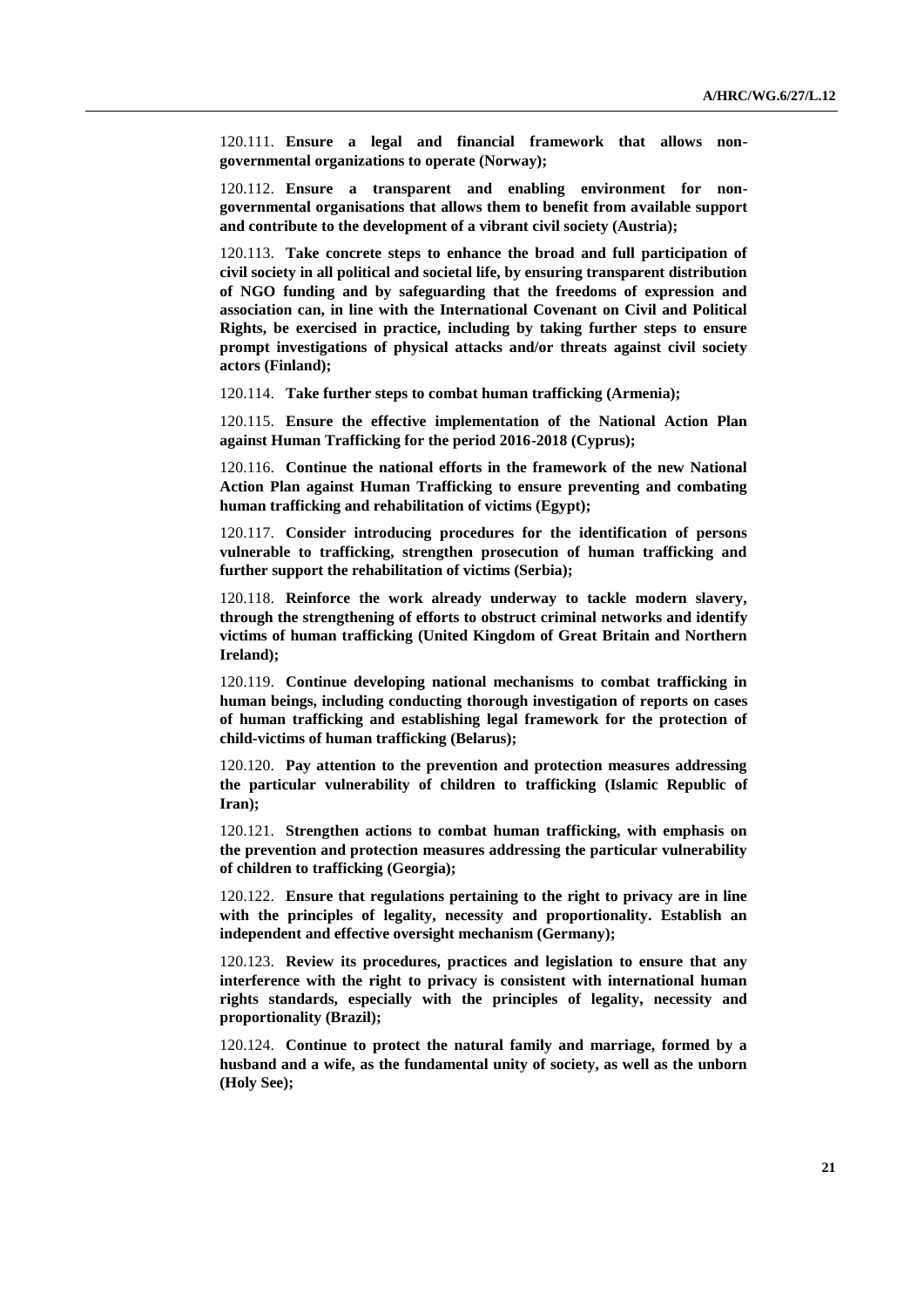120.125. **Ensure the implementation of all the provisions of the International Covenant on Economic, Social and Cultural Rights, within the national legal system (Iraq);**

120.126. **Ensure that all provisions of the International Covenant on Economic, Social and Cultural Rights are given full effect in its domestic legal order and in this regard to ensure the justiciability of these rights (South Africa);**

120.127. **Strengthen policies to counter the phenomenon of homelessness, especially among children, and put an end to it (Libya);**

120.128. **Ensure the full implementation of women's rights, in particular in relation to effective access to sexual and reproductive health and rights (France);**

120.129. **Ensure protection of the right of women to access abortion and for women (and couples) to decide freely and responsibly the number, spacing and timing of their children (Australia);**

120.130. **Ensure that women are provided the necessary medical and professional service to exercise their legal right to termination of pregnancy, and ascertain that women have the right to decide over their own bodies (Sweden);**

120.131. **Ensure that women can access lawful abortion by creating clear, legally binding regulations for the implementation of the 1993 Family Planning Act (Norway);**

120.132. **Ensure that safe and legal abortion can be accessed in practice by creating clear, legally binding regulations for the implementation of the 1993 Act of Family Planning (Iceland);**

120.133. **Ensure that safe legal abortions are available and accessible in practice, in keeping with the 1993 Act on Family Planning and consistent with Poland's obligations under Articles 12 and 16 of the Convention on the Elimination of All Forms of Discrimination against Women (Canada);**

120.134. **Fully and effectively implement the judgements of the European Court of Human Rights on access to abortion (Iceland);**

120.135. **Fully and effectively implement the European Court of Human Rights judgments in the case of RR v. Poland and P&S v. Poland on the issue of women and girls' access to sexual and reproductive health care and services (Netherlands);**

120.136. **Expand the scope of the compulsory course on family life education, to provide a comprehensive and age-appropriate education on sexual and reproductive health and rights and to ensure unimpeded access to sexual and reproductive health services, including to safe and legal abortions (Slovenia);**

120.137. **Take further steps for the elimination of discrimination against women (Republic of Moldova);**

120.138. **Continue its efforts to put in place improved solutions and legislation aimed at eliminating all forms of discrimination against women (Cyprus);**

120.139. **Undertake further governmental initiatives and projects aimed at comprehensively combatting discrimination against women (Romania);**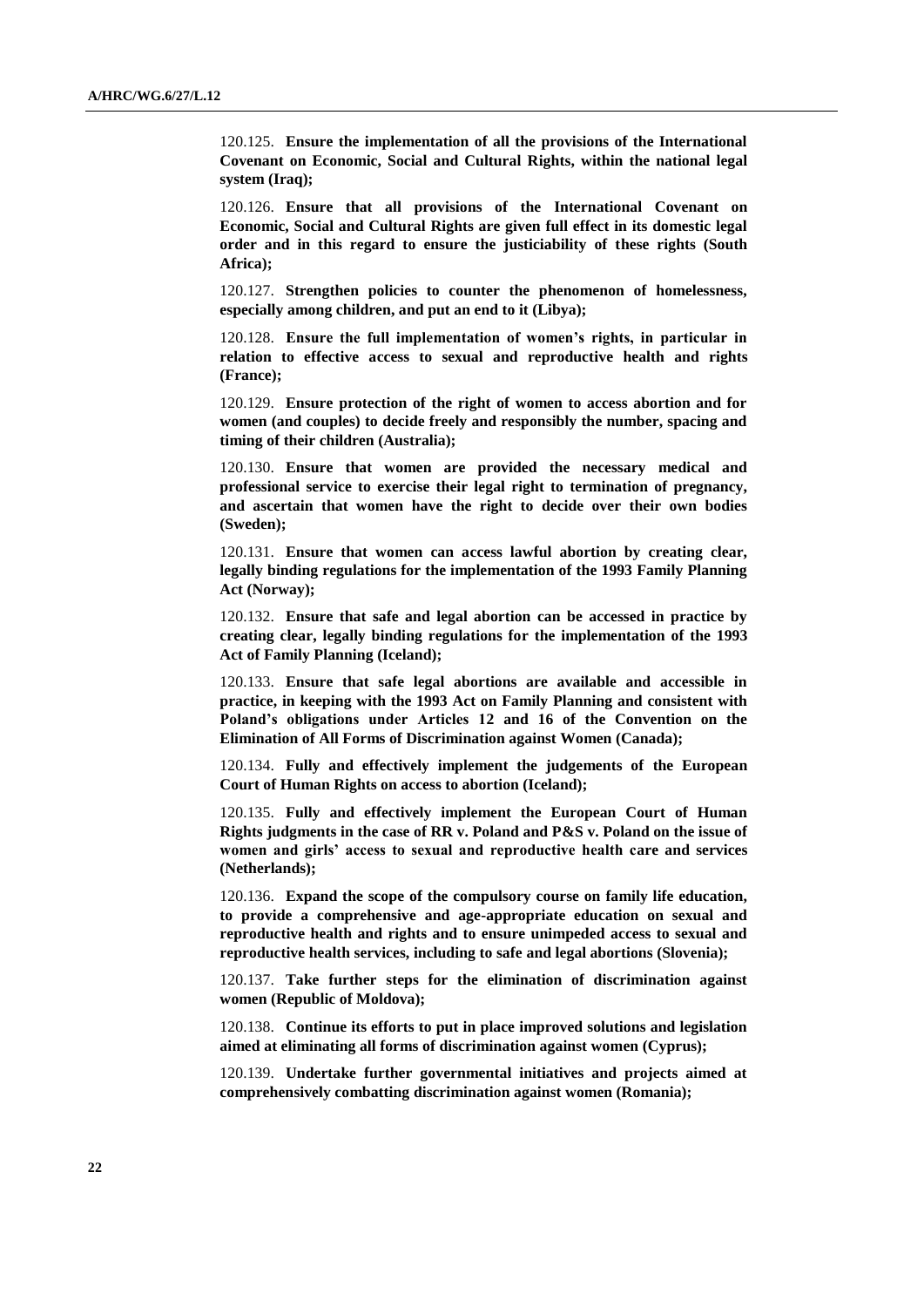120.140. **Continue its efforts for promoting gender equality by focusing on the implementation of the National Action Programme for Equal Treatment (Pakistan);**

120.141. **Take further effective measures to combat violence against women (China);**

120.142. **Continue its efforts to prevent and eliminate all forms of violence against women (Timor-Leste);**

120.143. **Intensify its actions to combat violence against women and to counter discrimination against women (Sri Lanka);**

120.144. **Adopt a comprehensive strategy aimed at preventing and eliminating all forms of violence against women (Republic of Moldova);**

120.145. **Continue its efforts to eliminate violence against women, including domestic violence (Philippines);**

120.146. **Harmonise its national legislation with the provisions of the Istanbul Convention (Bosnia and Herzegovina);**

120.147. **Harmonise its national legislation with the provisions of the Council of Europe Convention on Preventing and Combating Violence against Women and Domestic Violence (Turkey);**

120.148. **Continue its efforts in combating violence, including violence against women, and adopt a comprehensive strategy aimed at preventing and eliminating all forms of violence against women (State of Palestine);**

120.149. **Strengthen the elimination of all forms of violence against women by criminalizing domestic violence and marital rape (Belgium);**

120.150. **Amend the Criminal Code to clearly criminalize domestic violence and implement a comprehensive strategy to eliminate all forms of violence against women (Sierra Leone);**

120.151. **Work to address the issue of domestic violence in Poland and also ensure support for victims (Australia);**

120.152. **Organise a national campaign in order to raise awareness on the specific needs of women victims of domestic violence and gender based violence (Croatia);**

120.153. **Provide adequate and stable funding for legal, psychological and medical assistance and shelter for victims of domestic violence (Denmark);**

120.154. **Continue its good efforts to address violence against women and domestic violence, including by increasing support for victims of domestic violence (Latvia);**

120.155. **Provide adequate and stable funding for care centres and shelters for women and children victims of domestic violence (Chile);**

120.156. **Proceed with the implementation of the programme titled "Prevention of Domestic Violence and Violence on Grounds of Gender" (Israel);**

120.157. **Strengthen the protection of migrant women from gender-based violence (Islamic Republic of Iran);**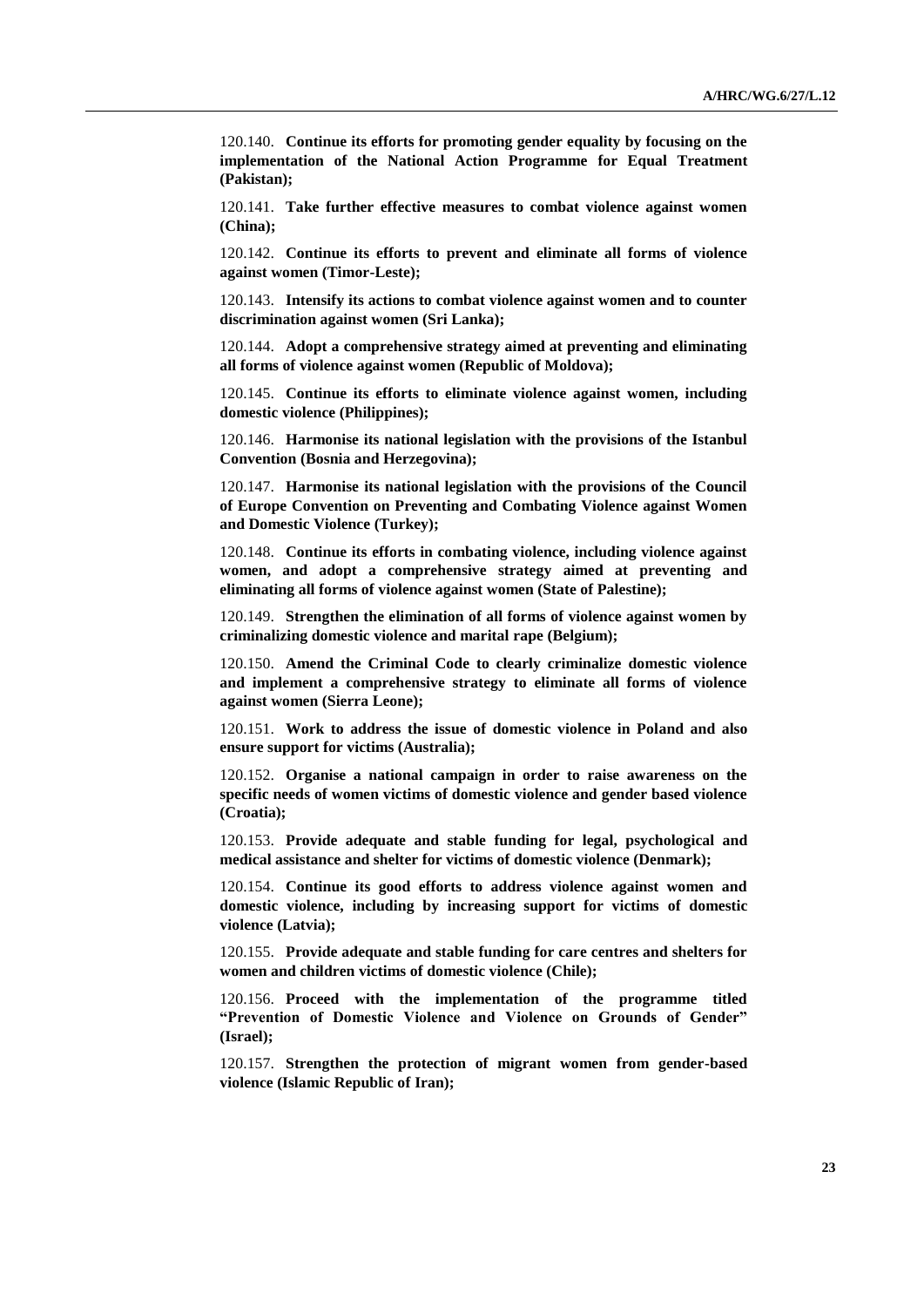120.158. **Adopt measures to protect women's rights, including through strengthening of laws against sexual violence as well as ensuring equal participation of women in political and public affairs (Botswana);**

120.159. **Continue to promote the participation of women in public and political life of the country (Bosnia and Herzegovina);**

120.160. **Take appropriate measures to strengthen the implementation of 2011 Act on Support for Family and Alternative Care Systems (Pakistan);**

120.161. **Continue to reinforce actions aimed at protection of children against violence and other forms of maltreatment (Bosnia and Herzegovina);**

120.162. **Ensure that all cases of sexual abuse of children are investigated and prosecuted and that victims are adequately compensated and rehabilitated (South Africa);**

120.163. **Take steps to ensure the acceptance and the general public knowledge of the existing measures for the legal protection of children, in particular with regard to children with disabilities (Sweden);**

120.164. **Continue to improve the situation of persons with disabilities, including accelerating the preparation of relevant strategies for 2017-2030, and start implementing them (Libya);**

120.165. **Accelerate the implementation of the Strategy for People with Disabilities for the period of 2017-2030, in order to strengthen the task force on the support system for people with disabilities, their families and caretakers (Indonesia);**

120.166. **Continue its policies and measures for the promotion and protection of the rights of the national minorities (Armenia);**

120.167. **Guarantee the rights of education, health, housing and employment of Roma and other ethnic minorities (China);**

120.168. **Strengthen the policies and programmes aimed at levelling opportunities for the Roma population in the access to services (Peru);**

120.169. **Continue its efforts to better assist children of Roma origin to have access to quality education and therefore advance the integration of Roma (Hungary);**

120.170. **Strengthen efforts to provide pre-school education for Roma children as a prerequisite for their equal access to further education without discrimination (Croatia);**

120.171. **Adopt concrete measures to strengthen protection of migrants, refugees and asylum seekers (Guatemala);**

120.172. **Adopt the necessary measures to combat de facto and de jure discrimination against migrants in irregular situation (Uruguay);**

120.173. **Take urgent measures to investigate and sanction acts of discrimination against migrants, refugees and minorities, in particular through ensuring the necessary protection to those who report acts of discrimination (Argentina);**

120.174. **Guarantee appropriate treatment to migrants in irregular situation, waiting for deportation from the country, including access to legal remedies (Russian Federation);**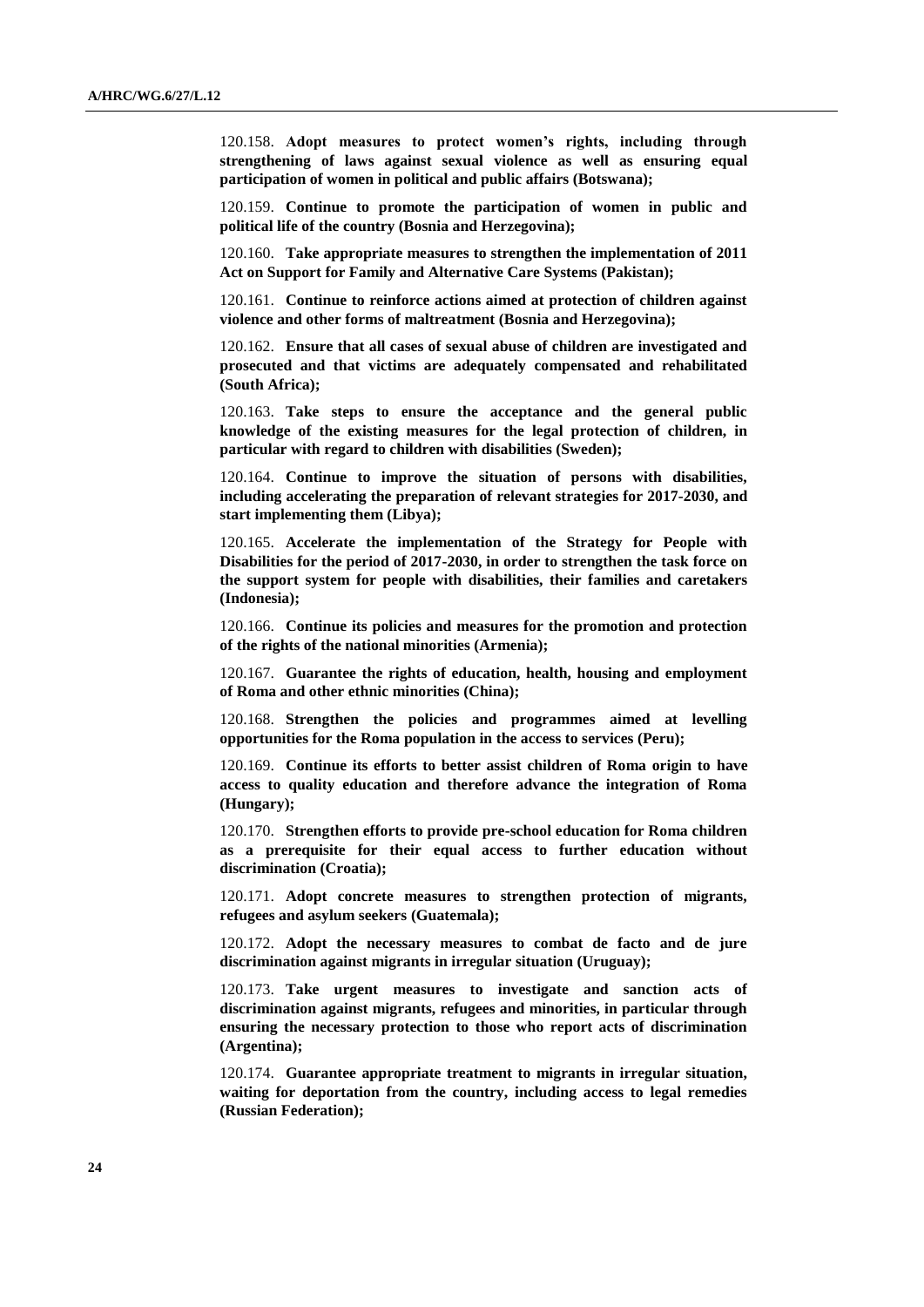120.175. **Continue to make efforts to protect migrant workers from all forms of exploitation and abuse, in particular North Korean workers in Poland, by improving their working condition in accordance with relevant international standards (Republic of Korea);**

120.176. **Guarantee basic services to the children of migrants in irregular situation, in particular in the area of education and health (Uruguay);**

120.177. **Increase attention to the integration process for refugees (Islamic Republic of Iran);**

120.178. **Consider participation in further burden sharing programmes such as the European Union's refugee relocations scheme and the refugee quota system (Turkey);**

120.179. **Consider issues related to the access of asylum seekers, taking into account obligations under the international treaties (Belarus);**

120.180. **Take measures towards fully respecting the principle of nonrefoulement when it comes to a foreigner's refugee status (Greece);**

120.181. **Prepare a draft amendment to the Foreigners Act prohibiting detention of families with minors and unaccompanied minors for the purposes of both return and asylum proceedings (Kyrgyzstan);**

120.182. **Take urgent measures in order that asylum seeking children are not deprived of their liberty (Argentina);**

120.183. **Take measures to guarantee full access to education and health care for the most vulnerable persons, including refugees and asylum seekers (Holy See);**

120.184. **Continue its efforts to ensure due commemoration of the Holocaust (Israel);**

120.185. **Investigate thoroughly all acts of vandalism against graves and monuments of Soviet soldiers who perished in the fight against Nazi Germany and bring the perpetrators to justice (Russian Federation).**

121. **All conclusions and/or recommendations contained in the present report reflect the position of the submitting State(s) and/or the State under review. They should not be construed as endorsed by the Working Group as a whole.**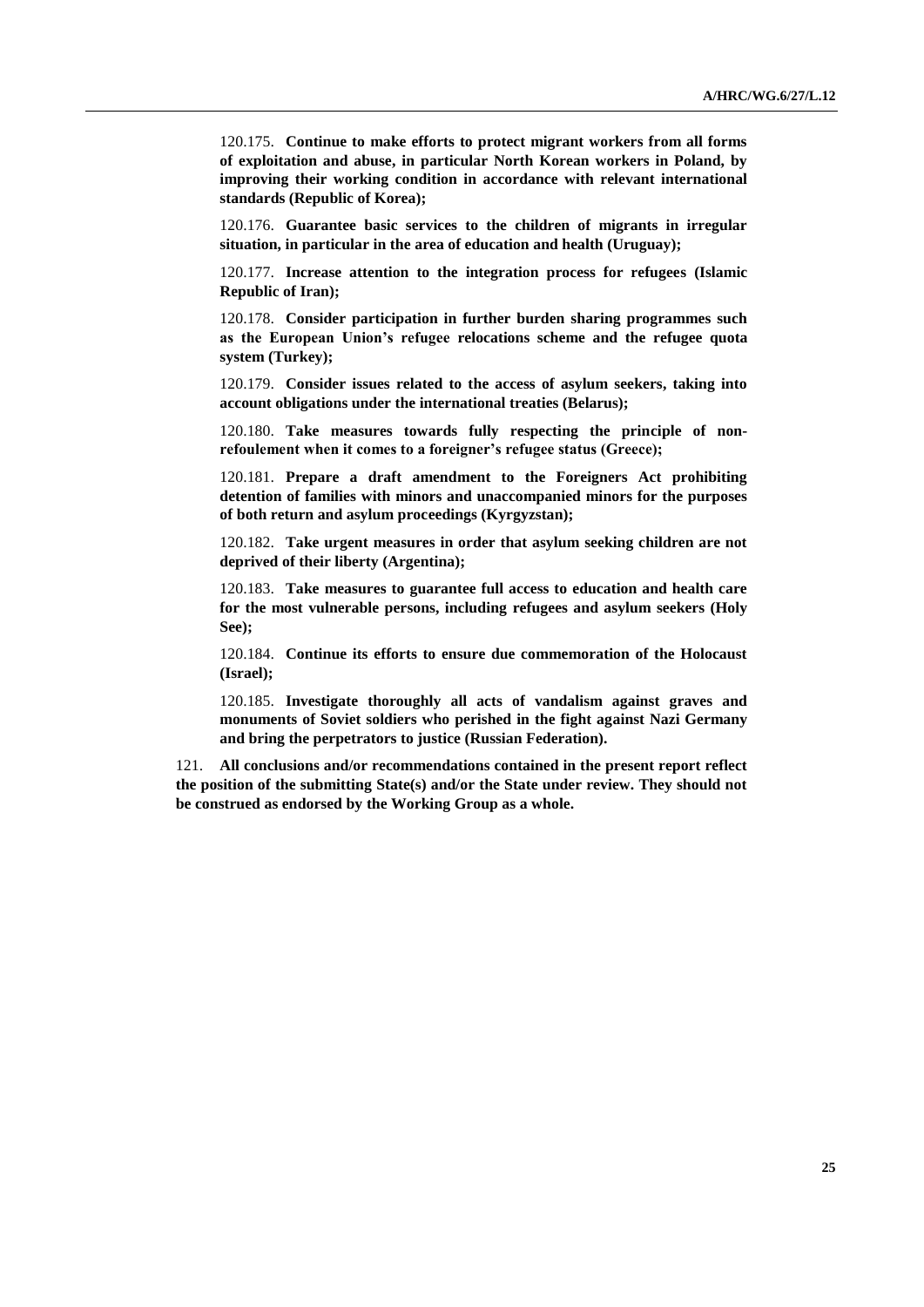## **Annex**

#### **Composition of the delegation**

The delegation of Poland was headed by H .E. Ms. Renata Szczech, Undersecretary of State, Ministry of Foreign Affairs, and composed of the following members:

- **H.E. Mr Piotr STACHANCZYK**, Ambassador, Permanent Representative of the Republic of Poland to the United Nations Office and other International Organizations at Geneva, **Deputy Head of the Delegation**;
- **Mr Wojciech KACZMARCZYK**, Director of the Civil Society Department, Chancellery of the Prime Minister;
- **Mr Krzysztof MASLO**, Director of the Department of International Cooperation and Human Rights, Ministry of Justice;
- **Ms Anna WIDARSKA**, Director of Mother and Child Department, Ministry of Health;
- **Mr Michał ZON**, Director of the Legal Department, Central Board of Prison Service;
- **Mr Mariusz CICHOMSKI**, Deputy Director of the Public Order Department, Ministry of the Interior and Administration;
- **Mr Maciej JANCZAK**, Deputy Director of the United Nations and Human Rights Department, Ministry of Foreign Affairs;
- **Mr Adam KNYCH**, Deputy Director of the Analysis and Migration Policy Department, Ministry of the Interior and Administration;
- **Mr Piotr RYCHLIK**, Deputy Director, Legal and Treaty Department, Ministry of Foreign Affairs;
- **Mr Jerzy BAURSKI**, Deputy Permanent Representative of the Republic of Poland to the United Nations Office and other International Organizations at Geneva;
- **Ms Magdalena LUBELSKA**, Head of Section, Bureau of the Head of the Office for Foreigners;
- **Ms Daria WOLOSIUK**, Head of Human Rights Section, Department of the United Nations and Human Rights, Ministry of Foreign Affairs;
- **Ms Agnieszka KARPINSKA**, First Counsellor, Permanent Mission of the Republic of Poland to the UN Office at Geneva;
- **Mr Pawel JAROS**, Judge, Chief Specialist, Department of International Cooperation and Human Rights, Ministry of Justice;
- **Mr Paweł KACZOR**, Judge, Chief Specialist, Department of International Cooperation and Human Rights, Ministry of Justice;
- **Mr Przemysław DOMAGALA**, Judge, Chief Specialist, Department of International Cooperation and Human Rights, Ministry of Justice;
- **Ms Beata SOBIERAJ-SKONIECZNA**, Prosecutor, Prosecution General;
- **Mr Zbigniew WIERZBOWSKI,** Prosecutor, Prosecution General;
- **Mr Jacek LAZAROWICZ**, Prosecutor, Prosecution General;